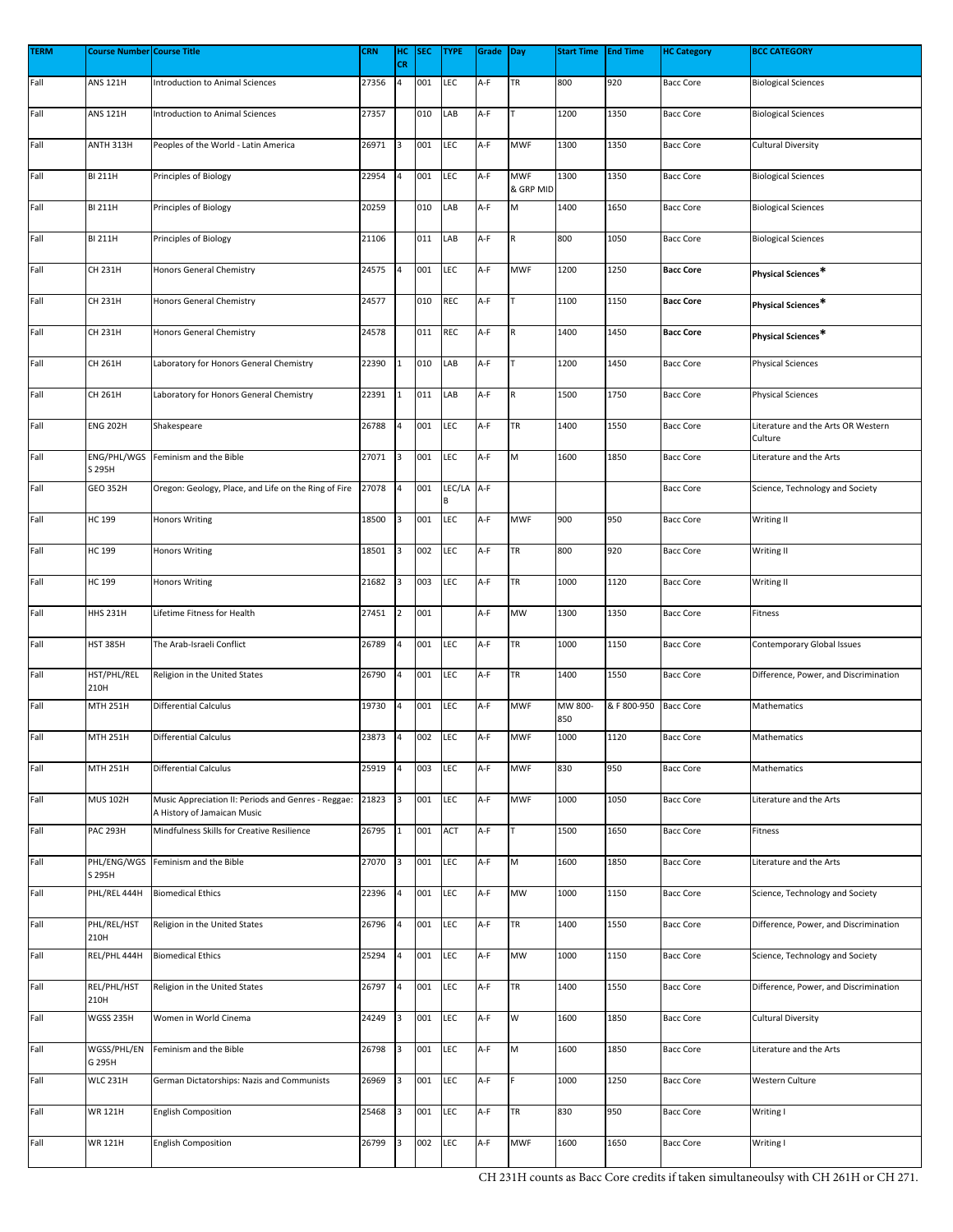| <b>TERM</b> | <b>Course Number Course Title</b> |                                                                               | <b>CRN</b> | нс             | <b>SEC</b> | <b>TYPE</b> | Grade | Day                      | <b>Start Time</b> | <b>End Time</b> | <b>HC Category</b> | <b>BCC CATEGORY</b> |
|-------------|-----------------------------------|-------------------------------------------------------------------------------|------------|----------------|------------|-------------|-------|--------------------------|-------------------|-----------------|--------------------|---------------------|
|             |                                   |                                                                               |            | <b>CR</b>      |            |             |       |                          |                   |                 |                    |                     |
| Fall        | <b>ENGR 407H</b>                  | <b>Experiencing Engineering Research</b>                                      | 22920      | $\overline{2}$ | 001        | <b>SEM</b>  | P/N   |                          | 1000              | 1150            | Colloquia          |                     |
| Fall        | HC 299                            | <b>Farside Entomology</b>                                                     | 22512      | $\overline{2}$ | 002        | SEM         | A-F   | M                        | 1800              | 1950            | Colloquia          |                     |
| Fall        | HC 299                            | Building Homes & Hope: International Service<br>Learning                      | 27718      |                | 003        | <b>SEM</b>  | A-F   | W                        | 1800              | 1950            | Colloquia          |                     |
| Fall        | HC 407                            | <b>Writing About Music</b>                                                    | 26970      | $\overline{2}$ | 001        | <b>SEM</b>  | P/N   | MW                       | 1200              | 1250            | Colloquia          |                     |
| Fall        | <b>HC 407</b>                     | Toy-Based Technology for Children with Disabilities                           | 25320      | $\overline{2}$ | 002        | SEM         | A-F   |                          | 1400              | 1550            | Colloquia          |                     |
| Fall        | HC 407                            | Leadership and Positive Psychology                                            | 22812      | 2              | 003        | SEM         | P/N   | W                        | 1200              | 1350            | Colloquia          |                     |
| Fall        | HC 407                            | God, Pain, and the Problem of Evil: An Introduction<br>to C.S. Lewis          | 22479      | 2              | 004        | <b>SEM</b>  | P/N   | M                        | 1600              | 1750            | Colloquia          |                     |
| Fall        | HC 407                            | Race and Science                                                              | 26973      | $\overline{2}$ | 005        | <b>SEM</b>  | P/N   | R                        | 1000              | 1150            | Colloquia          |                     |
| Fall        | HC 407                            | The Art of Science/The Science of Art                                         | 22813      | 1              | 006        | SEM         | P/N   | T                        | 1000              | 1050            | Colloquia          |                     |
| Fall        | HC 407                            | American Identity in the World                                                | 25285      | 2              | 007        | <b>SEM</b>  | P/N   | MW                       | 1000              | 1050            | Colloquia          |                     |
| Fall        | <b>HC 407</b>                     | Crises, Catastrophes, and Cataclysms in Earth<br>History                      | 22814      | 1              | 008        | <b>SEM</b>  | P/N   | R                        | 1300              | 1350            | Colloquia          |                     |
| Fall        | HC 407                            | History of Aviation                                                           | 22815      | 2              | 009        | SEM         | P/N   | M                        | 1800              | 1950            | Colloquia          |                     |
| Fall        | HC 407                            | Climate Change and Its Challenges: Responding with<br>Resilience in Community | 26976      | 2              | 010        | SEM         | P/N   | R                        | 800               | 950             | Colloquia          |                     |
| Fall        | HC 407                            | Because It's There (and Looks Fun): Survival as<br>Entertainment              | 25286      | $\overline{2}$ | 011        | <b>SEM</b>  | P/N   |                          | 1200              | 1350            | Colloquia          |                     |
| Fall        | <b>HC 407</b>                     | Imaging the American West                                                     | 26974      | 2              | 012        | <b>SEM</b>  | P/N   | $\mathsf R$              | 1000              | 1150            | Colloquia          |                     |
| Fall        | HC 407                            | Drug Use, Abuse and Misuse: A Global Perspective                              | 25288      | $\overline{2}$ | 013        | SEM         | P/N   | M                        | 1300              | 1450            | Colloquia          |                     |
| Fall        | HC 407                            | Robots and Romance                                                            | 23628      | 2              | 014        | <b>SEM</b>  | P/N   | W                        | 1600              | 1850            | Colloquia          |                     |
| Fall        | <b>HC 407</b>                     | Bob Dylan and 1960s America                                                   | 26975      | 2              | 015        | SEM         | P/N   | T                        | 1600              | 1750            | Colloquia          |                     |
| Fall        | <b>HC 407</b>                     | Humanizing the Cosmos                                                         | 25289      | 1              | 016        | <b>SEM</b>  | P/N   | M                        | 1500              | 1550            | Colloquia          |                     |
| Fall        | HC 407                            | Dawn of the Anthropocene                                                      | 24553      | 1              | 017        | <b>SEM</b>  | P/N   | R                        | 1300              | 1350            | Colloquia          |                     |
| Fall        | HC 407                            | Shakespeare via Ashland                                                       | 25833      | $\mathbf{1}$   | 018        | <b>SEM</b>  | P/N   | See course<br>descriptio |                   |                 | Colloquia          |                     |
| Fall        | <b>HC 407</b>                     | Science of Science Fiction                                                    | 25796      | $\mathbf{1}$   | 019        | <b>SEM</b>  | P/N   | Iт                       | 1300              | 1350            | Colloquia          |                     |
| Fall        | HC 407                            | Have Rocket, Will Travel                                                      | 26977      | $\overline{2}$ | 020        | SEM         | A-F   | W                        | 1000              | 1150            | Colloquia          |                     |
| Fall        | HC 407                            | Science Journal Club                                                          | 26978      | $\overline{2}$ | 021        | <b>SEM</b>  | A-F   | <b>TR</b>                | 1400              | 1450            | Colloquia          |                     |
| Fall        | <b>HC 407</b>                     | Exploring History Through the Graphic Novel                                   | 27569      | 2              | 022        | <b>SEM</b>  | P/N   | T                        | 1700              | 1850            | Colloquia          |                     |
| Fall        | HC 407                            | Disruptive Innovation: can we disrupt from within?                            | 27570      | $\mathbf 1$    | 023        | SEM         | P/N   | $\mathsf R$              | 1400              | 1550            | Colloquia          |                     |
| Fall        | OC 407H                           | Astrobiology                                                                  | 21958      | $\overline{2}$ | 001        | <b>SEM</b>  | A-F   | <b>TR</b>                | 1300              | 1350            | Colloquia          |                     |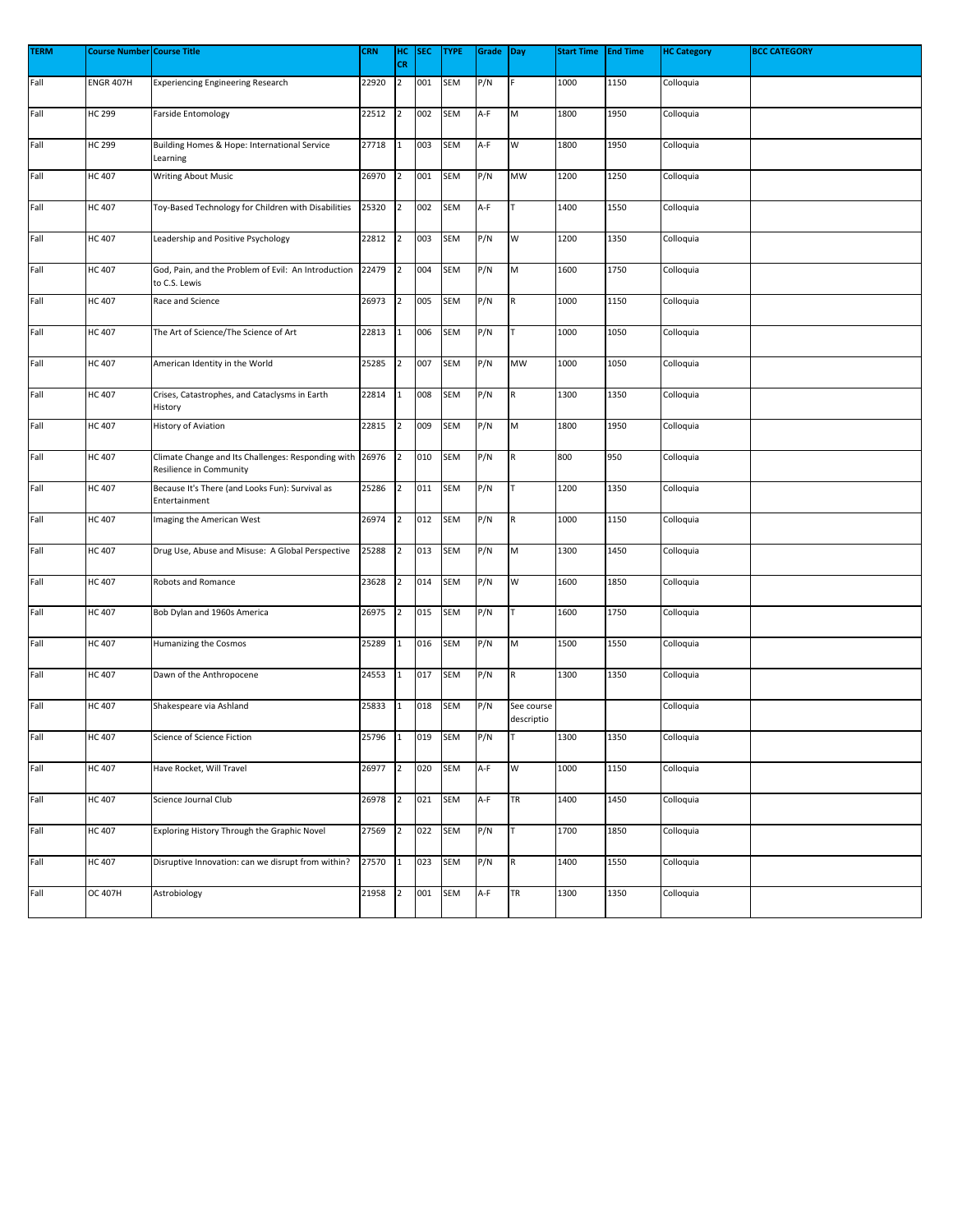| <b>TERM</b> | <b>Course Number Course Title</b> |                                       | <b>CRN</b> | HC<br>CR       | <b>SEC</b> | <b>TYPE</b> | Grade | Day                                                                                   | <b>Start Time</b> | <b>End Time</b>   | <b>HC Category</b> | <b>BCC CATEGORY</b> |
|-------------|-----------------------------------|---------------------------------------|------------|----------------|------------|-------------|-------|---------------------------------------------------------------------------------------|-------------------|-------------------|--------------------|---------------------|
| Fall        | <b>BA 160H</b>                    | B-Engaged                             | 25818      | $\overline{2}$ | 010        | LEC         | A-F   | <b>MW</b>                                                                             | 1200              | 1250              | Elective           |                     |
| Fall        | <b>BA 160H</b>                    | B-Engaged                             | 25820      | $\overline{2}$ | 012        | <b>LEC</b>  | A-F   | <b>TR</b>                                                                             | 1300              | 1350              | Elective           |                     |
| Fall        | <b>BA 160H</b>                    | B-Engaged                             | 27030      | $\overline{2}$ | 014        | LEC         | A-F   | <b>TR</b>                                                                             | 1200              | 1250              | Elective           |                     |
| Fall        | <b>BA 160H</b>                    | B-Engaged                             | 25817      |                | 019        | REC         | A-F   | & GRP MID                                                                             | 900               | 950               | Elective           |                     |
| Fall        | <b>BA 211H</b>                    | <b>Financial Accounting</b>           | 26752      | 4              | 001        | LEC         | A-F   | TR                                                                                    | 1000              | 1150              | Elective           |                     |
| Fall        | <b>BB 314H</b>                    | Cell and Molecular Biology            | 24550      |                | 001        | LEC         | A-F   | TR                                                                                    | 1400              | 1520              | Elective           |                     |
| Fall        | <b>BB 314H</b>                    | Cell and Molecular Biology            | 24551      | 1              | 010        | REC         | A-F   | R                                                                                     | 1000              | 1050              | Elective           |                     |
| Fall        | <b>BB 405H</b>                    | Reading and Conference for BB 314H    | 26228      | 1              | 001        | <b>RES</b>  | A-F   |                                                                                       |                   |                   | Elective           |                     |
| Fall        | <b>CBEE 101H</b>                  | CHE, BIOE and ENVE Orientation        | 21632      | $\overline{2}$ | 001        | LEC         | A-F   | $\mathsf{M}% _{T}=\mathsf{M}_{T}\!\left( a,b\right) ,\ \mathsf{M}_{T}=\mathsf{M}_{T}$ | 1800              | 1850              | Elective           |                     |
| Fall        | <b>CBEE 101H</b>                  | CHE, BIOE and ENVE Orientation        | 21633      |                | 010        | REC         | A-F   |                                                                                       | 1500              | 1650              | Elective           |                     |
| Fall        | <b>CBEE 101H</b>                  | CHE, BIOE and ENVE Orientation        | 21634      |                | 012        | LAB         | A-F   | W                                                                                     | 1500              | 1650              | Elective           |                     |
| Fall        | CBEE 211H                         | Material Balances and Stoichiometry   | 23670      |                | 001        | <b>LEC</b>  | A-F   | MF                                                                                    | 1200              | 1250              | Elective           |                     |
| Fall        | <b>CBEE 211H</b>                  | Material Balances and Stoichiometry   | 23671      |                | 010        | REC         | A-F   | W                                                                                     | 1200              | 1250              | Elective           |                     |
| Fall        | CBEE 211H                         | Material Balances and Stoichiometry   | 23672      | $\mathbf{1}$   | 011        | <b>STD</b>  | A-F   | W                                                                                     | 1400              | 1450              | Elective           |                     |
| Fall        | CH 361H                           | <b>Experimental Chemistry I</b>       | 19725      | 3              | 001        | <b>LEC</b>  | A-F   | T                                                                                     | 1200              | 1250              | Elective           |                     |
| Fall        | CH 361H                           | <b>Experimental Chemistry I</b>       | 19727      | 3              | 002        | LEC         | A-F   | W                                                                                     | 1200              | 1250              | Elective           |                     |
| Fall        | CH 361H                           | <b>Experimental Chemistry I</b>       | 19726      |                | 011        | LAB         | A-F   | <b>TR</b>                                                                             | T 1300-<br>1550   | & R 1200-<br>1550 | Elective           |                     |
| Fall        | CH 361H                           | <b>Experimental Chemistry I</b>       | 19728      |                | 021        | LAB         | A-F   | WF                                                                                    | W 1300-<br>1550   | & F 1200-<br>1550 | Elective           |                     |
| Fall        | CH 461H                           | <b>Experimental Chemistry II</b>      | 20040      | 3              | 001        | LEC         | A-F   |                                                                                       | 1200              | 1250              | Elective           |                     |
| Fall        | CH 461H                           | <b>Experimental Chemistry II</b>      | 20068      |                | 010        | LAB         | A-F   | TR                                                                                    | T 1300-<br>1550   | & R 1200-<br>1550 | Elective           |                     |
| Fall        | CH 464H                           | <b>Experimental Chemistry II</b>      | 19729      | 3              | 001        | LEC         | A-F   | M                                                                                     | 1300              | 1350              | Elective           |                     |
| Fall        | CH 464H                           | <b>Experimental Chemistry II</b>      | 20041      |                | 011        | LAB         | A-F   | <b>MW</b>                                                                             | M 1400-<br>1650   | W 1300-<br>1650   | Elective           |                     |
| Fall        | <b>CHE 331H</b>                   | Transport Phenomena I                 | 23687      |                | 001        | LEC         | A-F   | <b>MWF</b>                                                                            | 1100              | 1150              | Elective           |                     |
| Fall        | <b>CHE 331H</b>                   | Transport Phenomena I                 | 23688      | 1              | 010        | <b>REC</b>  | A-F   | MF                                                                                    | 1300              | 1350              | Elective           |                     |
| Fall        | <b>CS 160H</b>                    | <b>Computer Science Orientation</b>   | 25842      | 3              | 001        | LEC         | A-F   | MW                                                                                    | 1200              | 1250              | Elective           |                     |
| Fall        | <b>CS 160H</b>                    | <b>Computer Science Orientation</b>   | 25843      |                | 010        | LAB         | A-F   |                                                                                       | 1200              | 1350              | Elective           |                     |
| Fall        | <b>CS 321H</b>                    | Introduction to Theory of Computation | 26783      | 3              | 001        | LEC         | A-F   | <b>MWF</b>                                                                            | 900               | 950               | Elective           |                     |
| Fall        | ENGR 211H                         | <b>Statics</b>                        | 27623      | 3              | 002        | LEC         | A-F   | MF                                                                                    | 1600              | 1650              | Elective           |                     |
| Fall        | ENGR 211H                         | <b>Statics</b>                        | 27624      |                | 020        | REC         | A-F   |                                                                                       | 830               | 1020              | Elective           |                     |
| Fall        | <b>HC 409</b>                     | PRAC/Civic Engagement                 | 22962      |                | 005        | PRAC        | P/N   |                                                                                       |                   |                   | Elective           |                     |
| Fall        | <b>HC 409</b>                     | PRAC/Conversants                      | 18710      | 1              | 007        | PRAC        | P/N   |                                                                                       |                   |                   | Elective           |                     |
| Fall        | <b>HC 409</b>                     | HC Peer Mentor Program                | 25290      | $\mathbf{1}$   | 009        | PRAC        | P/N   | ${\sf M}$                                                                             | 1300              | 1350              | Elective           |                     |
| Fall        | <b>HC 409</b>                     | HC Peer Mentor Program                | 25517      | 1              | 010        | PRAC        | P/N   |                                                                                       | 1200              | 1250              | Elective           |                     |
| Fall        | <b>HC 409</b>                     | HC Peer Mentor Program                | 27590      | 1              | 011        | PRAC        | P/N   | W                                                                                     | 1600              | 1650              | Elective           |                     |
| Fall        | <b>ME 382H</b>                    | Introduction to Design                | 22394      |                | 001        | LEC         | A-F   | <b>MWF</b>                                                                            | 1200              | 1250              | Elective           |                     |
| Fall        | <b>ME 382H</b>                    | Introduction to Design                | 22395      | 1              | 010        | LAB         | A-F   |                                                                                       | 1000              | 1150              | Elective           |                     |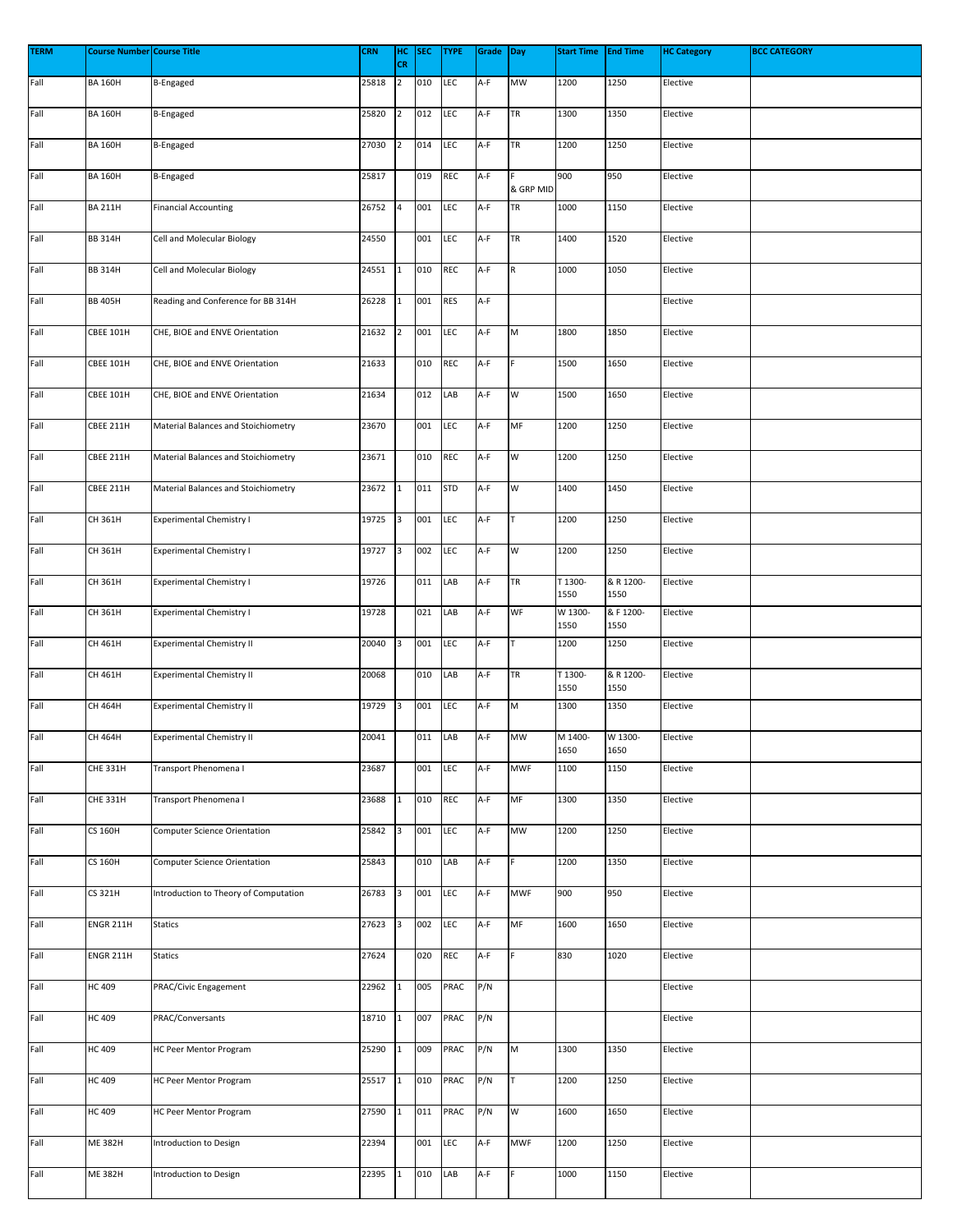| <b>TERM</b> | <b>Course Number Course Title</b> |                                            | <b>CRN</b> | HC.<br><b>CR</b> | <b>SEC</b> | <b>TYPE</b> | Grade Day |             | <b>Start Time</b> | <b>End Time</b>     | <b>HC Category</b> | <b>BCC CATEGORY</b> |
|-------------|-----------------------------------|--------------------------------------------|------------|------------------|------------|-------------|-----------|-------------|-------------------|---------------------|--------------------|---------------------|
| Fall        | <b>ME 430H</b>                    | <b>Systems Dynamics and Controls</b>       | 22923      | 4                | 001        | LEC         | A-F       | <b>MW</b>   | 1200              | 1350                | Elective           |                     |
| Fall        | ME/NSE 332H                       | Heat Transfer                              | 26793      | $\overline{4}$   | 001        | LEC         | $A-F$     | <b>MW</b>   | 800               | 950                 | Elective           |                     |
| Fall        | <b>MIME 101H</b>                  | Introduction to MIME                       | 25829      | 3                | 001        | LEC         | A-F       | <b>MW</b>   | 1400              | 1450                | Elective           |                     |
| Fall        | <b>MIME 101H</b>                  | Introduction to MIME                       | 25830      |                  | 010        | <b>REC</b>  | A-F       | F           | 1200              | 1350                | Elective           |                     |
| Fall        | <b>MIME 101H</b>                  | Introduction to MIME                       | 25831      |                  | 011        | <b>REC</b>  | A-F       | F           | 1400              | 1550                | Elective           |                     |
| Fall        | <b>MTH 252H</b>                   | <b>Integral Calculus</b>                   | 23577      | $\overline{4}$   | 002        | <b>LEC</b>  | A-F       | <b>MWF</b>  | 1000              | 1120                | Elective           |                     |
| Fall        | <b>MTH 254H</b>                   | Vector Calculus I                          | 19731      | $\overline{4}$   | 001        | <b>LEC</b>  | A-F       | <b>MWF</b>  | 1400              | 1520                | Elective           |                     |
| Fall        | <b>MTH 254H</b>                   | Vector Calculus I                          | 21693      | $\overline{4}$   | 002        | LEC         | A-F       | <b>MWF</b>  | MF 900-<br>950    | W 900-1050 Elective |                    |                     |
| Fall        | NSE/ME 332H                       | Heat Transfer                              | 26792      | $\overline{4}$   | 001        | LEC         | A-F       | <b>MW</b>   | 800               | 950                 | Elective           |                     |
| Fall        | PH 221H                           | Recitation for Physics 211                 | 20774      |                  | 001        | <b>REC</b>  | A-F       | lτ          | 1100              | 1150                | Elective           |                     |
| Fall        | <b>PH 222H</b>                    | Recitation for Physics 212                 | 19732      |                  | 001        | <b>REC</b>  | A-F       | $\mathsf R$ | 1100              | 1150                | Elective           |                     |
| Fall        | ST 351H                           | <b>Introduction to Statistical Methods</b> | 25477      |                  | 001        | LEC         | A-F       | <b>MWF</b>  | 800               | 850                 | Elective           |                     |
| Fall        | ST 351H                           | <b>Introduction to Statistical Methods</b> | 25464      |                  | 010        | LAB         | A-F       |             | 1000              | 1120                | Elective           |                     |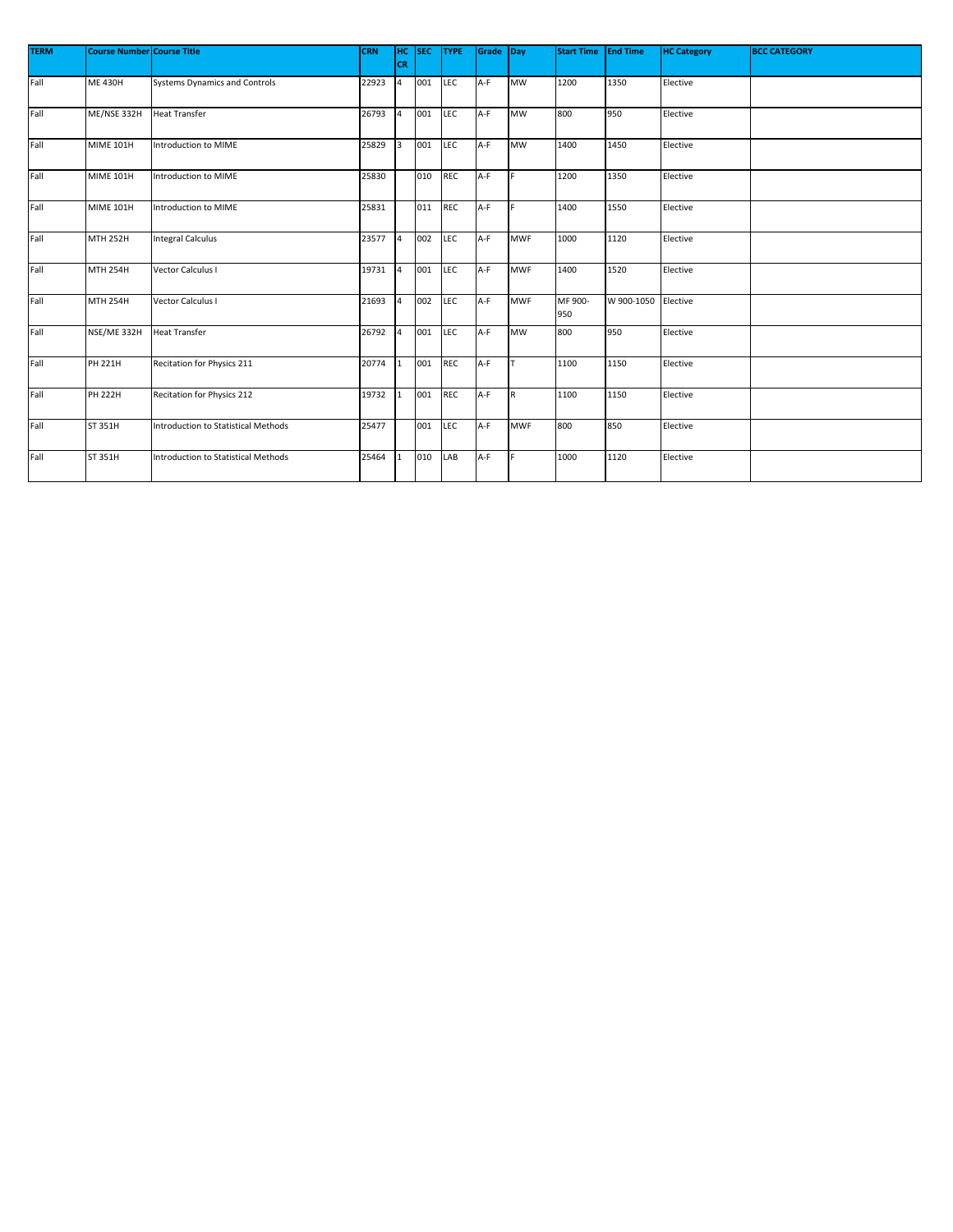| <b>TERM</b> | Course Number Course Title |                                       | <b>CRN</b> | <b>HC</b> SEC |     | <b>TYPE</b> | Grade Day |     | <b>Start Time</b> End Time |      | <b>HC Category</b>    | <b>BCC CATEGORY</b> |
|-------------|----------------------------|---------------------------------------|------------|---------------|-----|-------------|-----------|-----|----------------------------|------|-----------------------|---------------------|
|             |                            |                                       |            | <b>CR</b>     |     |             |           |     |                            |      |                       |                     |
| Fall        | <b>HC 408</b>              | Thesis: Stage 2 Explore & Build       | 21452      |               | 001 | <b>WS</b>   | P/N       | IR. | 1700                       | 1850 | Thesis/Research/Proj  |                     |
|             |                            |                                       |            |               |     |             |           |     |                            |      | ects                  |                     |
| Fall        | <b>HC 408</b>              | Thesis: Stage 3 Commit                | 22816      |               | 002 | <b>WS</b>   | P/N       | IR. | 1600                       | 1750 | Thesis/Research/Proj  |                     |
|             |                            |                                       |            |               |     |             |           |     |                            |      | ects                  |                     |
| Fall        | <b>HC 408</b>              | Thesis: Stage 4 Compose & Complete    | 24246      |               | 003 | <b>WS</b>   | P/N       |     | 1400                       | 1550 | Thesis/Research/Proj  |                     |
|             |                            |                                       |            |               |     |             |           |     |                            |      | ects                  |                     |
| Fall        | <b>ALS 199H</b>            | U-ENGAGE, Explore, Evolve with the HC | 23096      |               | 001 | <b>LEC</b>  | P/N       | IR. | 1700                       | 1850 | Elective/Thesis/Resea |                     |
|             |                            |                                       |            |               |     |             |           |     |                            |      | rch/Projects          |                     |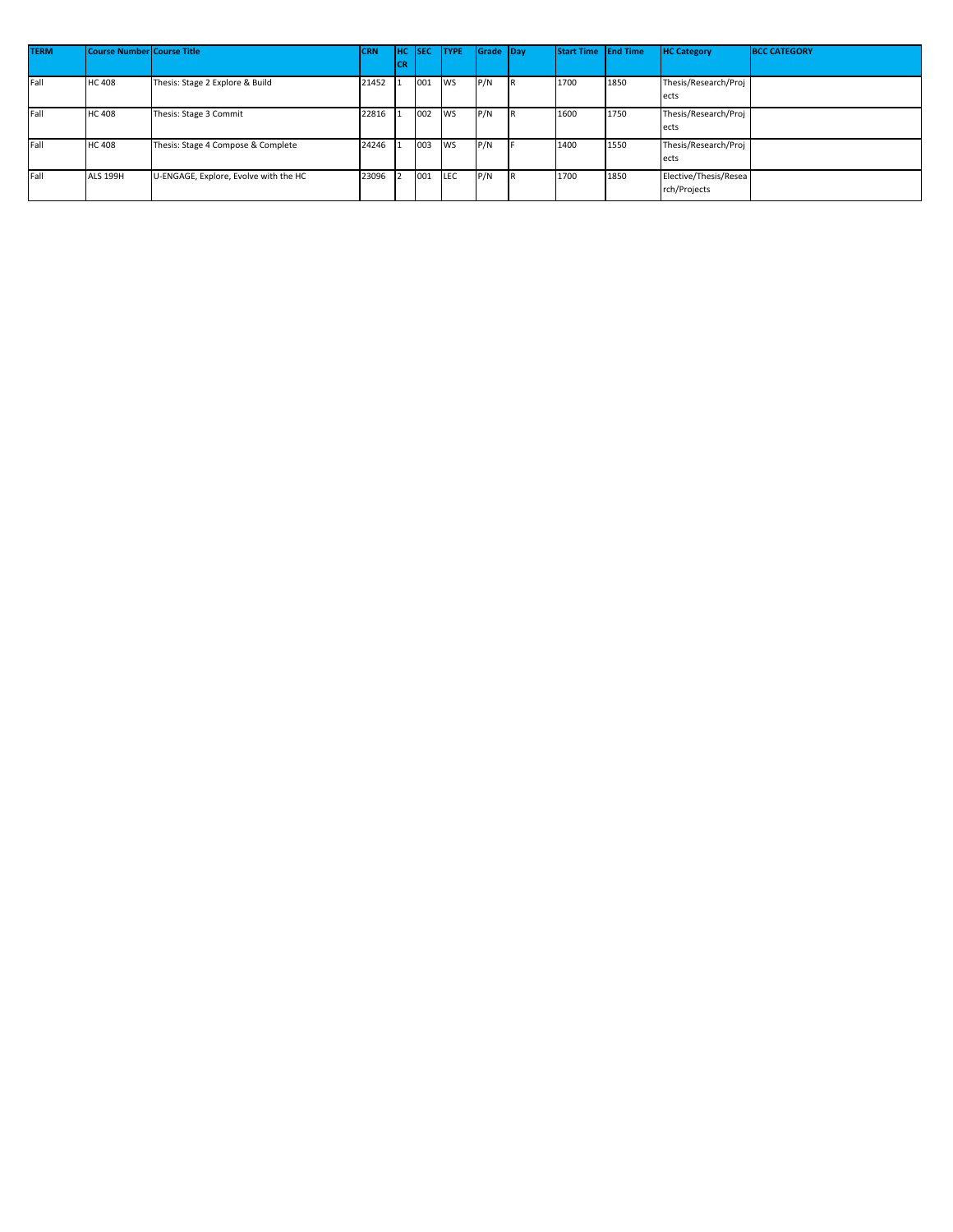| <b>TERM</b> | <b>Course Number Course Title</b> |                                                          | <b>CRN</b> | HC<br><b>CR</b> | <b>SEC</b> | <b>TYPE</b> | Grade Day |                         | <b>Start Time</b> | <b>End Time</b> | <b>HC Category</b> | <b>BCC CATEGORY</b>                                                     |
|-------------|-----------------------------------|----------------------------------------------------------|------------|-----------------|------------|-------------|-----------|-------------------------|-------------------|-----------------|--------------------|-------------------------------------------------------------------------|
| Winter      | <b>AEC 250H</b>                   | Introduction to Environmental Economics and Policy 39578 |            | 3               | 001        | <b>HYB</b>  | A-F       |                         | 1000              | 1120            | <b>Bacc Core</b>   | Social Processes & Institutions                                         |
| Winter      | ANTH 374H                         | Anthropology and Global Health                           | 38896      | 3               | 001        | LEC         | A-F       | MW                      | 1600              | 1720            | <b>Bacc Core</b>   | Contemporary Global Issues                                              |
| Winter      | <b>BA 465H</b>                    | Systems Thinking and Practice                            | 33397      | 4               | 001        | LEC         | A-F       | TR                      | 1000              | 1150            | <b>Bacc Core</b>   | Contemporary Global Issues                                              |
| Winter      | <b>BI 212H</b>                    | Principles of Biology                                    | 32489      | 4               | 001        | <b>LEC</b>  | A-F       | <b>MWF</b><br>& GRP MID | 1300              | 1350            | <b>Bacc Core</b>   | <b>Biological Sciences</b>                                              |
| Winter      | <b>BI 212H</b>                    | Principles of Biology                                    | 32490      |                 | 010        | LAB         | A-F       | W                       | 1400              | 1650            | Bacc Core          | <b>Biological Sciences</b>                                              |
| Winter      | BI 212H                           | Principles of Biology                                    | 33401      |                 | 020        | LAB         | A-F       | R                       | 800               | 1050            | <b>Bacc Core</b>   | <b>Biological Sciences</b>                                              |
| Winter      | CH 232H                           | <b>General Chemistry</b>                                 | 34777      | 4               | 001        | LEC         | A-F       | <b>MWF</b>              | 1200              | 1250            | <b>Bacc Core</b>   | Physical Sciences*                                                      |
| Winter      | CH 232H                           | <b>General Chemistry</b>                                 | 34918      |                 | 010        | REC         | A-F       |                         | 1500              | 1550            | <b>Bacc Core</b>   | Physical Sciences*                                                      |
| Winter      | CH 232H                           | General Chemistry                                        | 34919      |                 | 011        | REC         | A-F       | $\mathsf R$             | 1400              | 1450            | <b>Bacc Core</b>   | Physical Sciences*                                                      |
| Winter      | CH 262H                           | Laboratory for Chemistry 232H                            | 34778      | 1               | 010        | LAB         | A-F       |                         | 1200              | 1450            | <b>Bacc Core</b>   | <b>Physical Sciences</b>                                                |
| Winter      | CH 262H                           | Laboratory for Chemistry 232H                            | 34779      | 1               | 011        | LAB         | A-F       | R                       | 1500              | 1750            | <b>Bacc Core</b>   | <b>Physical Sciences</b>                                                |
| Winter      |                                   | DHE/WSE 415H Renewable Materials in the Modern Age       | 38908      | 3               | 001        | LEC         | A-F       | M                       | 900               | 950             | <b>Bacc Core</b>   | Science, Technology and Society                                         |
| Winter      |                                   | DHE/WSE 415H Renewable Materials in the Modern Age       | 38909      |                 | 010        | LAB         | A-F       | M                       | 1000              | 1150            | <b>Bacc Core</b>   | Science, Technology and Society                                         |
| Winter      |                                   | DHE/WSE 415H Renewable Materials in the Modern Age       | 38910      |                 | 020        | <b>STD</b>  | A-F       | W                       | 1000              | 1150            | <b>Bacc Core</b>   | Science, Technology and Society                                         |
| Winter      | <b>ENG 254H</b>                   | Survey of American Literature: 1900 to Present           | 38911      | $\overline{a}$  | 001        | LEC         | A-F       | TR                      | 1000              | 1120            | <b>Bacc Core</b>   | Literature and the Arts OR Western<br>Culture                           |
| Winter      | ENGR 363H                         | <b>Energy Matters</b>                                    | 39732      | 3               | 001        | LEC         | A-F       | TR                      | 800               | 920             | <b>Bacc Core</b>   | Science, Technology and Society                                         |
| Winter      | HC 199                            | <b>Honors Writing</b>                                    | 32856      | 3               | 001        | <b>LEC</b>  | A-F       | <b>MWF</b>              | 1000              | 1050            | <b>Bacc Core</b>   | Writing II                                                              |
| Winter      | HC 199                            | <b>Honors Writing</b>                                    | 31165      | 3               | 002        | LEC         | A-F       | TR                      | 800               | 920             | <b>Bacc Core</b>   | Writing II                                                              |
| Winter      | HC 199                            | <b>Honors Writing</b>                                    | 34142      | 3               | 003        | LEC         | A-F       | TR                      | 1000              | 1120            | <b>Bacc Core</b>   | Writing II                                                              |
| Winter      | <b>HST 203H</b>                   | History of the United States                             | 38925      | 4               | 001        | <b>LEC</b>  | A-F       | TR                      | 1000              | 1150            | <b>Bacc Core</b>   | Difference, Power, and Discrimination;<br>Western Culture               |
| Winter      | PH 222H                           | Recitation for Physics 212                               | 33158      | 1               | 001        | REC         | P/N       |                         | 1100              | 1150            | <b>Bacc Core</b>   | <b>Physical Sciences</b>                                                |
| Winter      | PH 223H                           | Recitation for Physics 213                               | 33157      | $\mathbf{1}$    | 001        | REC         | P/N       | R                       | 1100              | 1150            | <b>Bacc Core</b>   | <b>Physical Sciences</b>                                                |
| Winter      | <b>PHL 440H</b>                   | <b>Environmental Ethics</b>                              | 38930      | 3               | 001        | LEC         | A-F       | TR                      | 1400              | 1520            | <b>Bacc Core</b>   | Contemporary Global Issues                                              |
| Winter      | PHL/REL 160H                      | Quests for Meaning: World Religions                      | 37241      | 4               | 001        | LEC         | A-F       | TR                      | 1200              | 1340            | <b>Bacc Core</b>   | Cultural Diversity                                                      |
| Winter      | PHL/REL 444H                      | <b>Biomedical Ethics</b>                                 | 38931      | $\overline{4}$  | 001        | LEC         | A-F       | MW                      | 1400              | 1550            | <b>Bacc Core</b>   | Science, Technology and Society                                         |
| Winter      | <b>PS 375H</b>                    | Civil Rights Movement and Policies                       | 38933      | $\overline{a}$  | 001        | LEC         | A-F       | TR                      | 1400              | 1550            | <b>Bacc Core</b>   | Difference, Power, and Discrimination                                   |
| Winter      | REL/PHL 160H                      | Quests for Meaning: World Religions                      | 37242      | 4               | 001        | LEC         | A-F       | TR                      | 1200              | 1340            | <b>Bacc Core</b>   | Cultural Diversity                                                      |
| Winter      | REL/PHL 444H                      | <b>Biomedical Ethics</b>                                 | 38932      |                 | 001        | LEC         | A-F       | MW                      | 1400              | 1550            | <b>Bacc Core</b>   | Science, Technology and Society                                         |
| Winter      | WGSS 223H                         | Women: Self and Society                                  | 38185      | 3               | 001        | LEC         | A-F       | TR                      | 1200              | 1320            | <b>Bacc Core</b>   | Difference, Power, Discrimination; Social<br>Processes and Institutions |
| Winter      | WGSS 360H                         | Men and Masculinities                                    | 38936      | 3               | 001        | <b>LEC</b>  | A-F       | TR                      | 830               | 950             | <b>Bacc Core</b>   | Contemporary Global Issues                                              |
| Winter      | <b>WR 327H</b>                    | <b>Technical Writing</b>                                 | 38937      | 3               | 001        | <b>LEC</b>  | A-F       | <b>MWF</b>              | 900               | 950             | <b>Bacc Core</b>   | Writing II                                                              |
| Winter      |                                   | WSE/DHE 415H Renewable Materials in the Modern Age       | 36538      | 3               | 001        | LEC         | A-F       | M                       | 900               | 950             | <b>Bacc Core</b>   | Science, Technology and Society                                         |
| Winter      |                                   | WSE/DHE 415H Renewable Materials in the Modern Age       | 36539      |                 | 010        | LAB         | A-F       | M                       | 1000              | 1150            | Bacc Core          | Science, Technology and Society                                         |
| Winter      |                                   | WSE/DHE 415H Renewable Materials in the Modern Age       | 36540      |                 | 020        | <b>STD</b>  | A-F       | W                       | 1000              | 1150            | <b>Bacc Core</b>   | Science, Technology and Society                                         |

CH 232H counts as Bacc Core credits if taken simultaneoulsy with CH 262H or CH 272.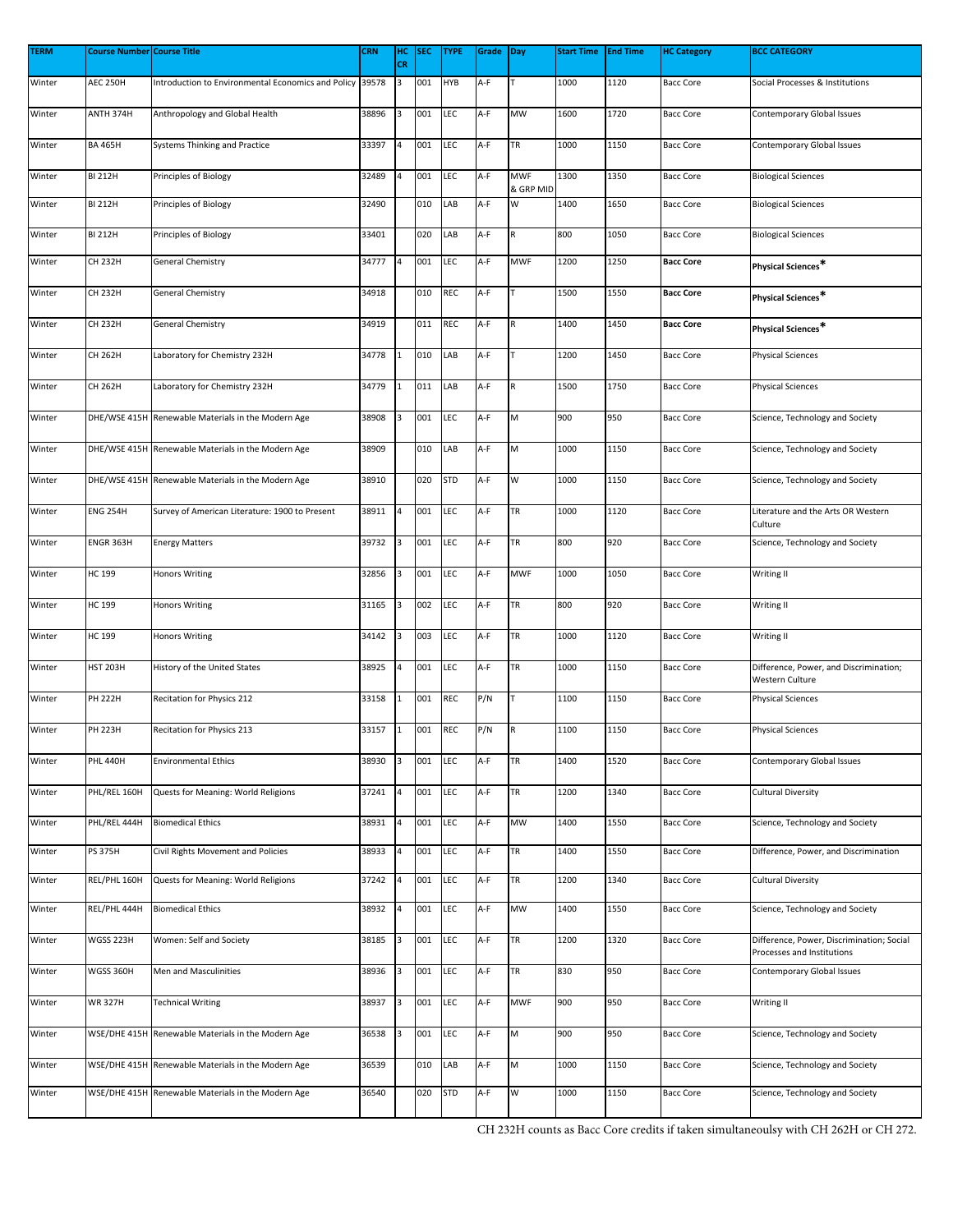| <b>TERM</b> | <b>Course Number Course Title</b> |                                                                             | <b>CRN</b> | HC             | <b>SEC</b> | <b>TYPE</b> | Grade | Day         | <b>Start Time</b> | <b>End Time</b> | <b>HC Category</b> | <b>BCC CATEGORY</b> |
|-------------|-----------------------------------|-----------------------------------------------------------------------------|------------|----------------|------------|-------------|-------|-------------|-------------------|-----------------|--------------------|---------------------|
|             |                                   |                                                                             |            | CR             |            |             |       |             |                   |                 |                    |                     |
| Winter      | <b>ВОТ 499Н</b>                   | Poetry and Landscape                                                        | 38907      | $\mathbf{1}$   | 001        | LEC         | P/N   | W           | 1400              | 1550            | Colloquia          |                     |
| Winter      | <b>HC 299</b>                     | Building Homes & Hope: International Service<br>Learning                    | 35312      | $\mathbf 1$    | 001        | SEM         | A-F   | R           | 1500              | 1650            | Colloquia          |                     |
| Winter      | <b>HC 299 / HST</b><br>299H       | The History Games                                                           | 38912      | $\overline{2}$ | 003        | <b>LEC</b>  | P/N   | MW          | 1000              | 1050            | Colloquia          |                     |
| Winter      | <b>HC 407</b>                     | Sing a Song of Science                                                      | 36541      | $\mathbf{1}$   | 001        | SEM         | P/N   |             | 1500              | 1550            | Colloquia          |                     |
| Winter      | <b>HC 407</b>                     | You Said Paris?                                                             | 38914      | $\overline{2}$ | 002        | SEM         | A-F   | w           | 800               | 950             | Colloquia          |                     |
| Winter      | <b>HC 407</b>                     | God, Pain, and the Problem of Evil: An Introduction<br>to C.S. Lewis        | 33938      | $\overline{2}$ | 003        | SEM         | P/N   | M           | 1600              | 1750            | Colloquia          |                     |
| Winter      | <b>HC 407</b>                     | Advancing Our Knowledge of Earth and Beyond:<br><b>Satellite Missions</b>   | 38915      | $\overline{2}$ | 004        | SEM         | A-F   |             | 1600              | 1750            | Colloquia          |                     |
| Winter      | <b>HC 407</b>                     | Energy IQ: Energy Literacy Past, Present, and Future 34143                  |            | $\overline{2}$ | 005        | SEM         | A-F   | TR          | 1600              | 1650            | Colloquia          |                     |
| Winter      | <b>HC 407</b>                     | <b>Historical Fictions and Fictional Histories</b>                          | 38916      | $\overline{2}$ | 006        | SEM         | P/N   | ${\sf R}$   | 1000              | 1150            | Colloquia          |                     |
| Winter      | <b>HC 407</b>                     | Folly's Mirror: The Power and Reach of<br>Contemporary Satire               | 37794      | $\overline{2}$ | 007        | SEM         | P/N   |             | 1200              | 1350            | Colloquia          |                     |
| Winter      | <b>HC 407</b>                     | Science, Ethics and Star Trek                                               | 38917      | $\mathbf{1}$   | 008        | SEM         | A-F   | R           | 1300              | 1350            | Colloquia          |                     |
| Winter      | <b>HC 407</b>                     | OSU, Women and Oral History: An Exploration of<br>150 Years                 | 38918      | $\overline{2}$ | 009        | <b>SEM</b>  | P/N   |             | 1000              | 1150            | Colloquia          |                     |
| Winter      | <b>HC 407</b>                     | Data Driven Enchanted Objects                                               | 38919      | $\overline{2}$ | 010        | SEM         | P/N   |             | 1600              | 1750            | Colloquia          |                     |
| Winter      | <b>HC 407</b>                     | Sacred Places: Links to Ancient Astronomy                                   | 35313      | $\mathbf 1$    | 011        | SEM         | P/N   |             | 1000              | 1050            | Colloquia          |                     |
| Winter      | <b>HC 407</b>                     | Science of Science Fiction                                                  | 35314      | $\mathbf 1$    | 012        | SEM         | P/N   | R           | 1000              | 1050            | Colloquia          |                     |
| Winter      | <b>HC 407</b>                     | Soundscaping                                                                | 38920      | $\overline{2}$ | 013        | SEM         | P/N   | TR          | 1500              | 1550            | Colloquia          |                     |
| Winter      | <b>HC 407</b>                     | The Online Newsroom                                                         | 38921      | $\mathbf{1}$   | 014        | SEM         | P/N   | MW          | 1100              | 1150            | Colloquia          |                     |
| Winter      | <b>HC 407</b>                     | <b>Commodities to Cafes</b>                                                 | 35854      | $\overline{2}$ | 016        | SEM         | A-F   | W           | 1400              | 1650            | Colloquia          |                     |
| Winter      | <b>HC 407</b>                     | Three Things Too Wonderful: Readings from the<br>Abrahamic Religions        | 39727      | $\mathbf{1}$   | 017        | <b>SEM</b>  | P/N   | M           | 1200              | 1250            | Colloquia          |                     |
| Winter      | <b>HC 407</b>                     | Translations                                                                | 38923      | $\overline{2}$ | 018        | SEM         | P/N   | TR          | 1200              | 1250            | Colloquia          |                     |
| Winter      | <b>HC 407</b>                     | American Religions and American Freedom                                     | 38115      | $\overline{2}$ | 019        | SEM         | P/N   | MW          | 1000              | 1050            | Colloquia          |                     |
| Winter      | <b>HC 407</b>                     | The News Junkie's Handbook                                                  | 38924      | $\overline{2}$ | 020        | SEM         | P/N   | $\mathsf R$ | 1400              | 1550            | Colloquia          |                     |
| Winter      | <b>HC 407</b>                     | Mental Disbility and Wellbeing: Emerging Dilemmas                           | 37235      | $\overline{2}$ | 022        | SEM         | P/N   | M           | 1400              | 1550            | Colloquia          |                     |
| Winter      | <b>HC 407</b>                     | Last Year Experience                                                        | 38116      | $\overline{2}$ | 024        | SEM         | P/N   | M           | 1000              | 1150            | Colloquia          |                     |
| Winter      | <b>HC 407</b>                     | Publishing Underground: A History of Publishing and 39730<br>Radical Reform |            | $\overline{2}$ | 025        | <b>SEM</b>  | P/N   | $\mathsf R$ | 1200              | 1350            | Colloquia          |                     |
| Winter      | <b>HST 299H / HC</b><br>299       | The History Games                                                           | 38913      | $\overline{2}$ | 001        | LEC         | P/N   | MW          | 1000              | 1050            | Colloquia          |                     |
| Winter      | <b>MB 299H</b>                    | Microbes in the Media                                                       | 36543      | $\mathbf 1$    | 001        | <b>LEC</b>  | A-F   | $\mathsf R$ | 1500              | 1550            | Colloquia          |                     |
| Winter      | PH 407H                           | Weird World of Quantum Mechanics                                            | 36544      | $\mathbf{1}$   | 001        | SEM         | A-F   |             | 1400              | 1450            | Colloquia          |                     |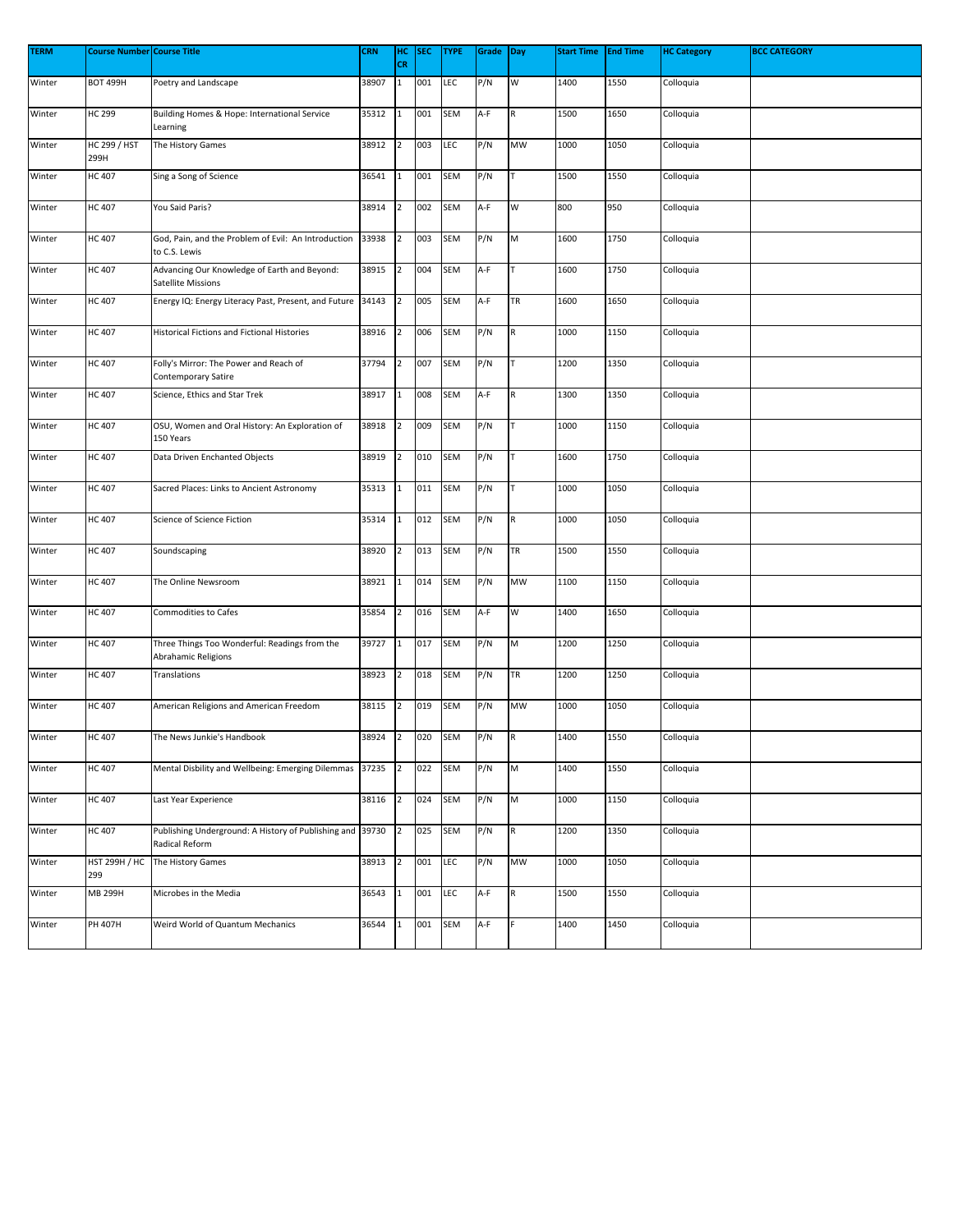| <b>TERM</b> | Course Number Course Title |                                              | <b>CRN</b> | HC<br><b>CR</b> | <b>SEC</b> | <b>TYPE</b> | Grade | Day             | <b>Start Time</b> | <b>End Time</b>     | <b>HC Category</b> | <b>BCC CATEGORY</b> |
|-------------|----------------------------|----------------------------------------------|------------|-----------------|------------|-------------|-------|-----------------|-------------------|---------------------|--------------------|---------------------|
| Winter      | <b>BA 161H</b>             | Innovation Nation - Awareness to Action      | 39365      | $\overline{2}$  | 010        | <b>LEC</b>  | A-F   | MW              | 1200              | 1250                | Elective           |                     |
| Winter      | <b>BA 161H</b>             | Innovation Nation - Awareness to Action      | 39370      | $\overline{2}$  | 012        | <b>LEC</b>  | A-F   | TR              | 1300              | 1350                | Elective           |                     |
| Winter      | <b>BA 161H</b>             | Innovation Nation - Awareness to Action      | 39374      | $\overline{2}$  | 014        | LEC         | A-F   | TR              | 1200              | 1250                | Elective           |                     |
| Winter      | <b>BA 161H</b>             | Innovation Nation - Awareness to Action      | 39577      | $\overline{2}$  | 016        | <b>LEC</b>  | A-F   | MW              | 1300              | 1350                | Elective           |                     |
| Winter      | <b>BA 161H</b>             | Innovation Nation - Awareness to Action      | 39378      |                 | 019        | REC         | A-F   |                 | 900               | 950                 | Elective           |                     |
| Winter      | BA 230H                    | <b>Business Law I</b>                        | 38899      | 4               | 001        | LEC         | A-F   | MW              | 1000              | 1150                | Elective           |                     |
| Winter      | <b>BA 275H</b>             | Foundations of Statistical Inference         | 38901      | 4               | 001        | LEC         | A-F   | MW              | 1600              | 1750                | Elective           |                     |
| Winter      | <b>BA 360H</b>             | Introduction to Financial Management         | 39390      | $\overline{a}$  | 003        | <b>LEC</b>  | A-F   | TR              | 1000              | 1150                | Elective           |                     |
| Winter      | <b>CBEE 102H</b>           | Engineering Problem Solving and Computations | 34768      |                 | 001        | LEC         | A-F   | MW              | 1500              | 1550                | Elective           |                     |
| Winter      | CBEE 102H                  | Engineering Problem Solving and Computations | 34769      | $\overline{2}$  | 010        | LAB         | A-F   | TR              | 800               | 950                 | Elective           |                     |
| Winter      | <b>CBEE 102H</b>           | Engineering Problem Solving and Computations | 35550      | $\overline{2}$  | 020        | LAB         | A-F   | TR              | 1000              | 1150                | Elective           |                     |
| Winter      | CBEE 212H                  | <b>Energy Balances</b>                       | 35848      |                 | 001        | LEC         | A-F   | MF              | 1000              | 1050                | Elective           |                     |
| Winter      | CBEE 212H                  | <b>Energy Balances</b>                       | 35849      |                 | 010        | REC         | A-F   | W               | 1000              | 1050                | Elective           |                     |
| Winter      | CBEE 212H                  | <b>Energy Balances</b>                       | 35850      | 1               | 020        | <b>STD</b>  | A-F   |                 | 1300              | 1350                | Elective           |                     |
| Winter      | CH 362H                    | <b>Experimental Chemistry I</b>              | 32463      | 3               | 010        | <b>LEC</b>  | A-F   |                 | 1200              | 1250                | Elective           |                     |
| Winter      | CH 362H                    | <b>Experimental Chemistry I</b>              | 32464      |                 | 011        | LAB         | A-F   | TR              | T 1300<br>1550    | & R 1200 -<br>1550  | Elective           |                     |
| Winter      | CH 362H                    | <b>Experimental Chemistry I</b>              | 32465      | 3               | 020        | LEC         | A-F   | W               | 1200              | 1250                | Elective           |                     |
| Winter      | CH 362H                    | <b>Experimental Chemistry I</b>              | 32466      |                 | 021        | LAB         | A-F   | WF              | W 1300<br>1550    | & F 1200 -<br>1550  | Elective           |                     |
| Winter      | CH 462H                    | <b>Experimental Chemistry II</b>             | 32467      | 3               | 001        | LEC         | A-F   | W               | 1300              | 1350                | Elective           |                     |
| Winter      | CH 462H                    | <b>Experimental Chemistry II</b>             | 32468      |                 | 010        | LAB         | A-F   | WF              | W 1400 -<br>1650  | & F 1300 -<br>1650  | Elective           |                     |
| Winter      | CHE 332H                   | Transport Phenomena II                       | 36196      |                 | 001        | LEC         | A-F   | TR<br>& GRP MID | 1200              | 1250                | Elective           |                     |
| Winter      | <b>CHE 332H</b>            | Transport Phenomena II                       | 36195 1    |                 | 010 STD    |             | A-F   | MW              | 1300              | 1350                | Elective           |                     |
| Winter      | CS 325H                    | Analysis of Algorithms                       | 38406      | 4               | 001        | <b>LEC</b>  | A-F   | <b>MWF</b>      | 1300              | 1350                | Elective           |                     |
| Winter      | <b>ENGR 201H</b>           | Electrical Fundamentals I                    | 35851      | 3               | 001        | <b>LEC</b>  | A-F   | TR              | 1400              | 1450                | Elective           |                     |
| Winter      | <b>ENGR 201H</b>           | Electrical Fundamentals I                    | 35852      |                 | 010        | LAB         | A-F   | ${\sf R}$       | 800               | 950                 | Elective           |                     |
| Winter      | <b>ENGR 212H</b>           | Dynamics                                     | 37231      | 3               | 001        | <b>LEC</b>  | A-F   | <b>MWF</b>      | 900               | 950                 | Elective           |                     |
| Winter      | <b>ENGR 391H</b>           | Engineering Economics and Project Management | 39767      | 3               | 001        | <b>LEC</b>  | A-F   | TR              | 1400              | 1520                | Elective           |                     |
| Winter      | H 100H                     | Introduction to Public Health                | 35853      | 4               | 001        | LEC         | A-F   | TR              | 1000              | 1150                | Elective           |                     |
| Winter      | HC 409                     | Conversants                                  | 31382      | $\mathbf 1$     | 005        | PRAC        | P/N   |                 |                   |                     | Elective           |                     |
| Winter      | HC 409                     | Civic Engagement                             | 35488      | $\mathbf{1}$    | 007        | PRAC        | P/N   |                 |                   |                     | Elective           |                     |
| Winter      | ME 317H                    | Intermediate Dynamics                        | 35315      | 4               | 001        | LEC         | A-F   | MW              | 1600              | 1750                | Elective           |                     |
| Winter      | <b>ME 383H</b>             | Mechanical Component Design                  | 38926      |                 | 001        | LEC         | A-F   | TR              | 830               | 950                 | Elective           |                     |
| Winter      | ME 383H                    | Mechanical Component Design                  | 38927      | $\mathbf{1}$    | 010        | LAB         | A-F   | w               | 1000              | 1150                | Elective           |                     |
| Winter      | MTH 252H                   | <b>Integral Calculus</b>                     | 32469      | 4               | 001        | LEC         | A-F   | <b>MWF</b>      | 1000              | 1120                | Elective           |                     |
| Winter      | <b>MTH 252H</b>            | <b>Integral Calculus</b>                     | 36388      | 4               | 002        | LEC         | A-F   | <b>MWF</b>      | MF 1300 -<br>1350 | & W 1200 -<br>1350  | Elective           |                     |
| Winter      | MTH 252H                   | <b>Integral Calculus</b>                     | 38244      | 4               | 003        | <b>LEC</b>  | A-F   | <b>MWF</b>      | M 1400 -<br>1550  | & WF 1400 -<br>1450 | Elective           |                     |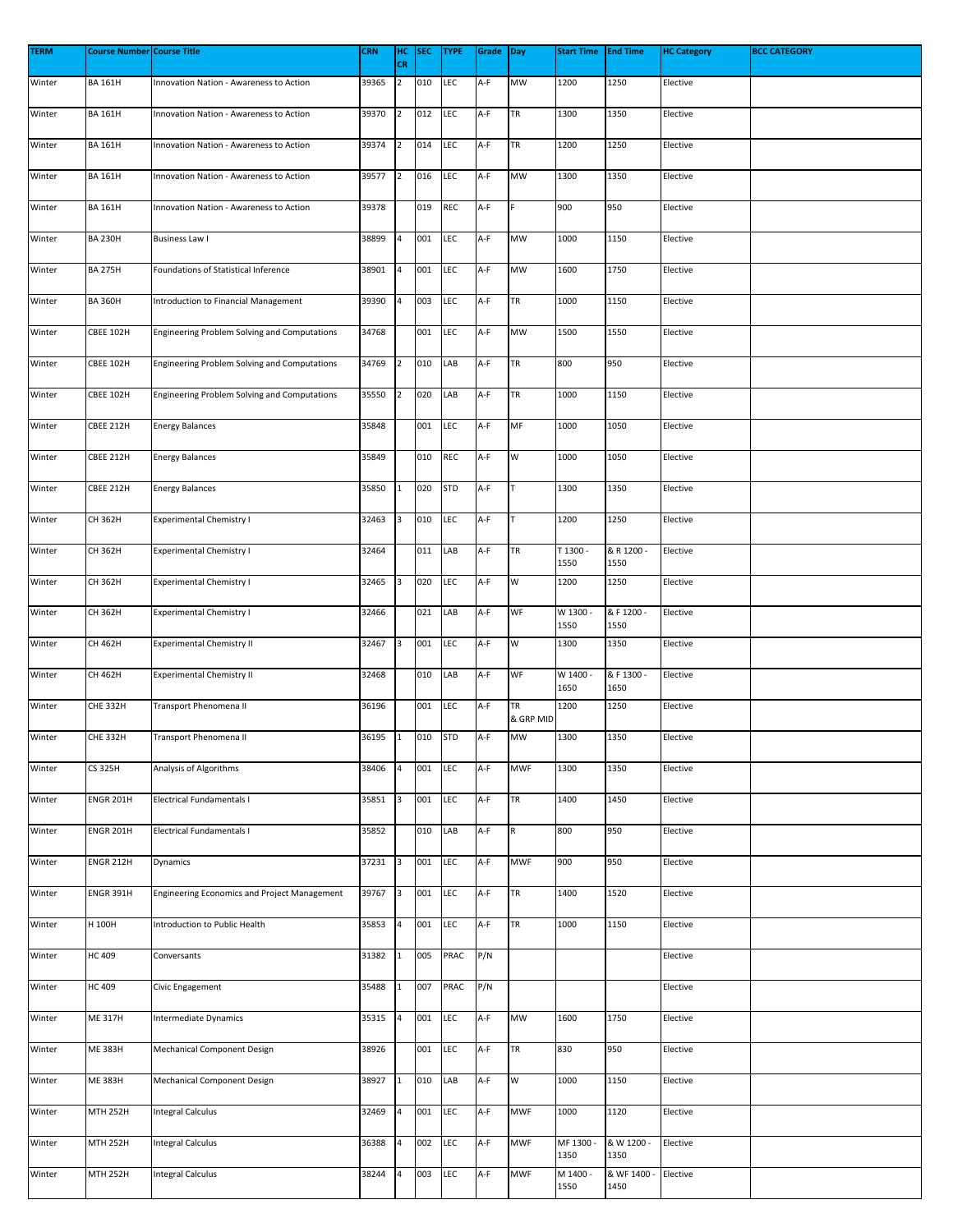| <b>TERM</b> | <b>Course Number Course Title</b> |                                       | <b>CRN</b> | HC.<br>CR | <b>SEC</b> | <b>TYPE</b> | Grade Day |            | <b>Start Time</b> | <b>End Time</b>    | <b>HC Category</b> | <b>BCC CATEGORY</b> |
|-------------|-----------------------------------|---------------------------------------|------------|-----------|------------|-------------|-----------|------------|-------------------|--------------------|--------------------|---------------------|
| Winter      | <b>MTH 254H</b>                   | <b>Vector Calculus I</b>              | 34144      |           | 001        | LEC         | A-F       | <b>MWF</b> | MW 1400-<br>1450  | & F 1400-<br>1550  | Elective           |                     |
| Winter      | <b>MTH 255H</b>                   | Vector Calculus II                    | 33940      |           | 001        | LEC         | A-F       | MWF        | MW 1000 -<br>1050 | & F 1000 -<br>1150 | Elective           |                     |
| Winter      | <b>MTH 256H</b>                   | <b>Applied Differential Equations</b> | 32470      |           | 001        | LEC         | A-F       | <b>MWF</b> | 1300              | 1350               | Elective           |                     |
| Winter      | <b>MTH 256H</b>                   | <b>Applied Differential Equations</b> | 36190      |           | 002        | <b>REC</b>  | A-F       | <b>W</b>   | 1200              | 1250               | Elective           |                     |
| Winter      | <b>MTH 256H</b>                   | <b>Applied Differential Equations</b> | 37240      |           | 003        | LEC         | A-F       | <b>MWF</b> | 1400              | 1450               | Elective           |                     |
| Winter      | <b>MTH 256H</b>                   | <b>Applied Differential Equations</b> | 38295      |           | 004        | <b>REC</b>  | A-F       | <b>W</b>   | 1500              | 1550               | Elective           |                     |
| Winter      | <b>MTH 306H</b>                   | Matrix and Power Series Methods       | 32497      |           | 001        | LEC         | A-F       | MWF        | 1000              | 1120               | Elective           |                     |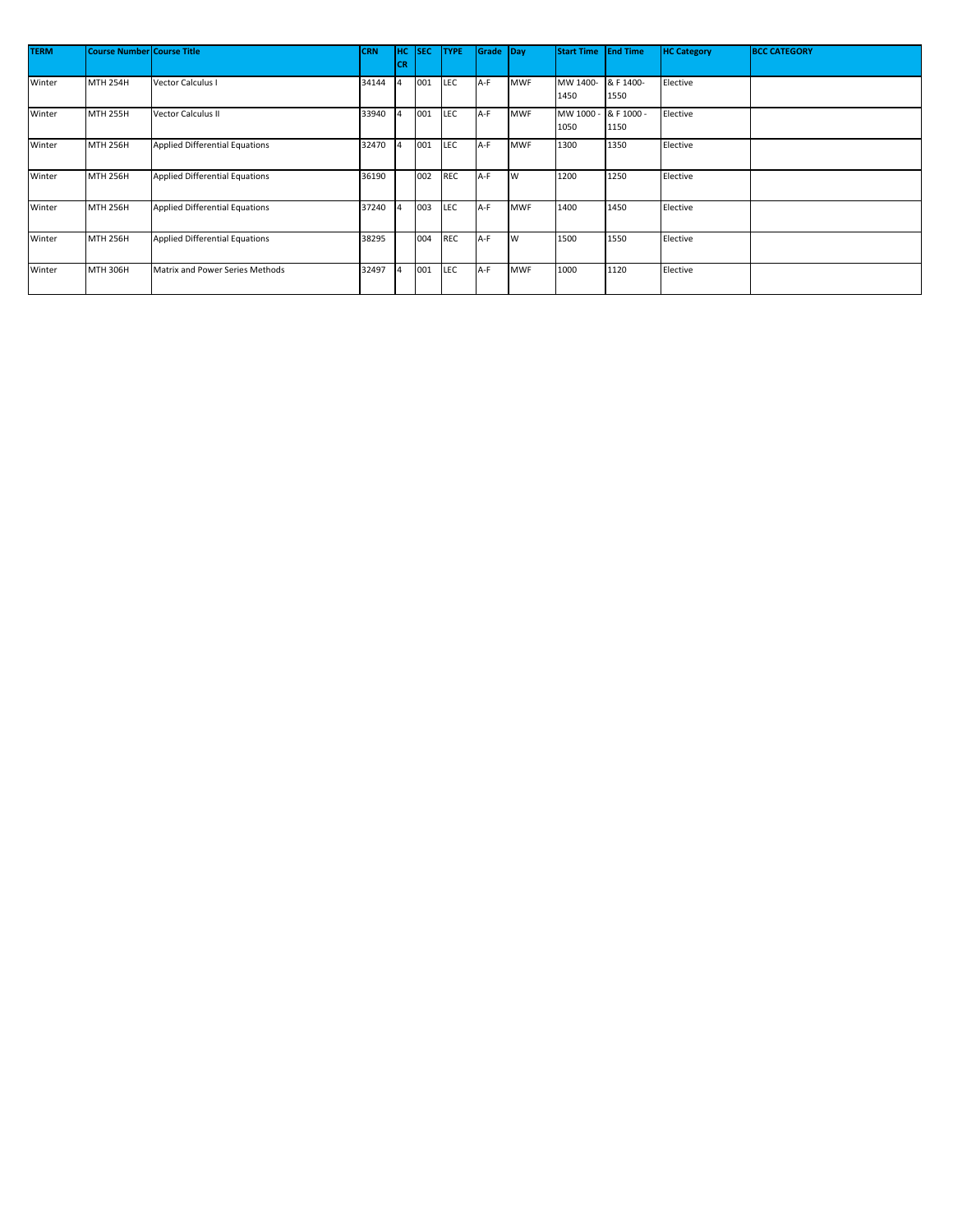| <b>TERM</b> | <b>Course Number Course Title</b> |                                    | <b>CRN</b> |     | <b>HC</b> ISEC | <b>TYPE</b> | Grade Day | Start Time End Time |      | <b>HC Category</b>   | <b>BCC CATEGORY</b> |
|-------------|-----------------------------------|------------------------------------|------------|-----|----------------|-------------|-----------|---------------------|------|----------------------|---------------------|
|             |                                   |                                    |            | lcr |                |             |           |                     |      |                      |                     |
| Winter      | <b>HC 408</b>                     | Thesis: Stage 2 Explore & Build    | 33939      |     | 001            | <b>IWS</b>  | P/N       | 1700                | 1850 | Thesis/Research/Proj |                     |
|             |                                   |                                    |            |     |                |             |           |                     |      | ects                 |                     |
| Winter      | <b>HC 408</b>                     | Thesis: Stage 3 Commit             | 37065      |     | 002 WS         |             | P/N       | 1600                | 1750 | Thesis/Research/Proj |                     |
|             |                                   |                                    |            |     |                |             |           |                     |      | ects                 |                     |
| Winter      | <b>HC 408</b>                     | Thesis: Stage 4 Compose & Complete | 36180      |     | 003 WS         |             | P/N       | 1400                | 1550 | Thesis/Research/Proj |                     |
|             |                                   |                                    |            |     |                |             |           |                     |      | ects                 |                     |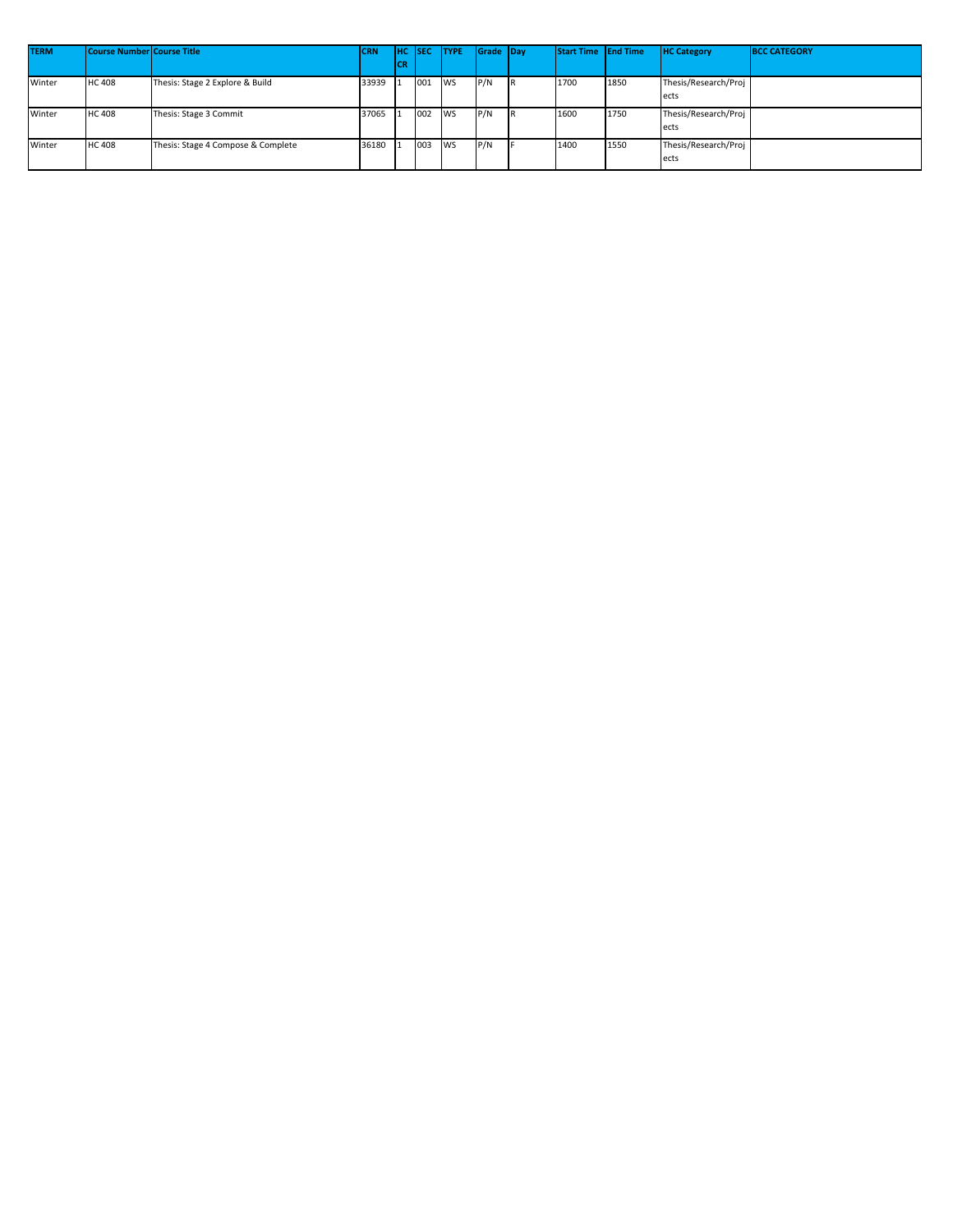| <b>TERM</b> | <b>Course Number Course Title</b> |                                                               | <b>CRN</b> | нс           | SEC | <b>TYPE</b> | Grade | Day                     | <b>Start Time</b> | <b>End Time</b> | <b>HC Category</b> | <b>BCC CATEGORY</b>                           |
|-------------|-----------------------------------|---------------------------------------------------------------|------------|--------------|-----|-------------|-------|-------------------------|-------------------|-----------------|--------------------|-----------------------------------------------|
|             |                                   |                                                               |            | <b>CR</b>    |     |             |       |                         |                   |                 |                    |                                               |
| Spring      | <b>BI 213H</b>                    | Principles of Biology                                         | 52861      | 4            | 001 | LEC         | A-F   | <b>MWF</b><br>& GRP MID | 1300              | 1350            | <b>Bacc Core</b>   | <b>Biological Sciences</b>                    |
| Spring      | <b>BI 213H</b>                    | Principles of Biology                                         | 52862      |              | 010 | LAB         | A-F   | W                       | 1400              | 1650            | <b>Bacc Core</b>   | <b>Biological Sciences</b>                    |
| Spring      | <b>BI 213H</b>                    | Principles of Biology                                         | 53068      |              | 020 | LAB         | A-F   |                         | 800               | 1050            | <b>Bacc Core</b>   | <b>Biological Sciences</b>                    |
| Spring      | <b>BI 306H</b>                    | <b>Environmental Ecology</b>                                  | 58896      | 3            | 001 | LEC         | A-F   | MW                      | 1400              | 1520            | <b>Bacc Core</b>   | Contemporary Global Issues                    |
| Spring      | <b>CH 233H</b>                    | Honors General Chemistry                                      | 54704      | 4            | 001 | LEC         | A-F   | <b>MWF</b>              | 1200              | 1250            | <b>Bacc Core</b>   | Physical Sciences*                            |
| Spring      | CH 233H                           | <b>Honors General Chemistry</b>                               | 54705      |              | 010 | <b>REC</b>  | A-F   |                         | 1100              | 1150            | <b>Bacc Core</b>   | Physical Sciences*                            |
| Spring      | CH 233H                           | Honors General Chemistry                                      | 54760      |              | 011 | REC         | A-F   | R                       | 1400              | 1450            | <b>Bacc Core</b>   | Physical Sciences*                            |
| Spring      | CH 263H                           | Laboratory for CH 233H                                        | 54703      | $\mathbf{1}$ | 010 | LAB         | A-F   | T                       | 1200              | 1450            | <b>Bacc Core</b>   | <b>Physical Sciences</b>                      |
| Spring      | CH 263H                           | Laboratory for CH 233H                                        | 55155      |              | 011 | LAB         | A-F   | ${\sf R}$               | 1500              | 1750            | <b>Bacc Core</b>   | <b>Physical Sciences</b>                      |
| Spring      | <b>ENG 211H</b>                   | Literatures of the World: Africa                              | 59238      | 4            | 001 | LEC         | A-F   | MW                      | 1200              | 1320            | <b>Bacc Core</b>   | Literature and the Arts                       |
| Spring      | <b>ENG 275H</b>                   | The Bible as Literature: "The Gospels as Creative<br>Writing" | 58897      |              | 001 | LEC         | A-F   | <b>MWF</b>              | 1100              | 1150            | <b>Bacc Core</b>   | Literature and the Arts OR Western<br>Culture |
| Spring      | GEOG 340H                         | Intro. to Water Science & Policy                              | 57538      | 3            | 001 | LEC         | A-F   | TR                      | 1400              | 1520            | <b>Bacc Core</b>   | Science, Technology and Society               |
| Spring      | <b>HC 199</b>                     | <b>Honors Writing</b>                                         | 51289      | 3            | 001 | LEC         | A-F   | MW                      | 800               | 920             | <b>Bacc Core</b>   | Writing II                                    |
| Spring      | HC 199                            | <b>Honors Writing</b>                                         | 52065      | 3            | 002 | LEC         | A-F   | TR                      | 800               | 920             | <b>Bacc Core</b>   | Writing II                                    |
| Spring      | <b>HC 199</b>                     | <b>Honors Writing</b>                                         | 54081      | 3            | 003 | LEC         | A-F   | TR                      | 1000              | 1120            | <b>Bacc Core</b>   | Writing II                                    |
| Spring      | <b>HST 106H</b>                   | World History III: The Modern Era and<br>Contemporary World   | 58906      | 3            | 001 | LEC         | A-F   | W                       | 1600              | 1850            | <b>Bacc Core</b>   | Cultural Diversity OR Western Culture         |
| Spring      | <b>MUS 102H</b>                   | Music Appreciation II: Periods and Genres - Rock &<br>Roll    | 54172      | 3            | 001 | LEC         | A-F   | <b>MWF</b>              | 1000              | 1050            | <b>Bacc Core</b>   | Literature and the Arts                       |
| Spring      | PH 221H                           | Recitation for Physics 211                                    | 52008      | 1            | 001 | <b>REC</b>  | P/N   | ${\sf R}$               | 1100              | 1150            | <b>Bacc Core</b>   | <b>Physical Sciences</b>                      |
| Spring      | PH 221H                           | Recitation for Physics 211                                    | 58907      | $\mathbf{1}$ | 002 | REC         | P/N   |                         | 1400              | 1450            | <b>Bacc Core</b>   | <b>Physical Sciences</b>                      |
| Spring      | <b>PH 223H</b>                    | Recitation for Physics 213                                    | 52864      | $\mathbf{1}$ | 001 | SEM         | P/N   |                         | 1100              | 1150            | <b>Bacc Core</b>   | <b>Physical Sciences</b>                      |
| Spring      | <b>PHL 280H</b>                   | <b>Ethics of Diversity</b>                                    | 58908      | 4            | 001 | LEC         | A-F   | <b>MW</b>               | 800               | 940             | <b>Bacc Core</b>   | Difference, Power, and Discrimination         |
| Spring      | PHL/REL 443H                      | World Views and Environmental Values                          | 58910      | 3            | 001 | LEC         | A-F   | TR                      | 1600              | 1720            | <b>Bacc Core</b>   | Contemporary Global Issues                    |
| Spring      | REL/PHL 443H                      | World Views and Environmental Values                          | 58911      | 3            | 001 | LEC         | A-F   | TR                      | 1600              | 1720            | <b>Bacc Core</b>   | <b>Contemporary Global Issues</b>             |
| Spring      | WGSS 325H                         | Disney: Gender, Race, and Empire                              | 56320      | 3            | 001 | LEC         | A-F   | M                       | 1600              | 1850            | <b>Bacc Core</b>   | Difference, Power, and Discrimination         |
| Spring      | WGSS 340H                         | Gender and Science                                            | 55889      | 3            | 001 | LEC         | A-F   | TR                      | 1200              | 1320            | <b>Bacc Core</b>   | Science, Technology and Society               |

CH 233H counts as Bacc Core credits if taken simultaneoulsy with CH 263H or CH 273.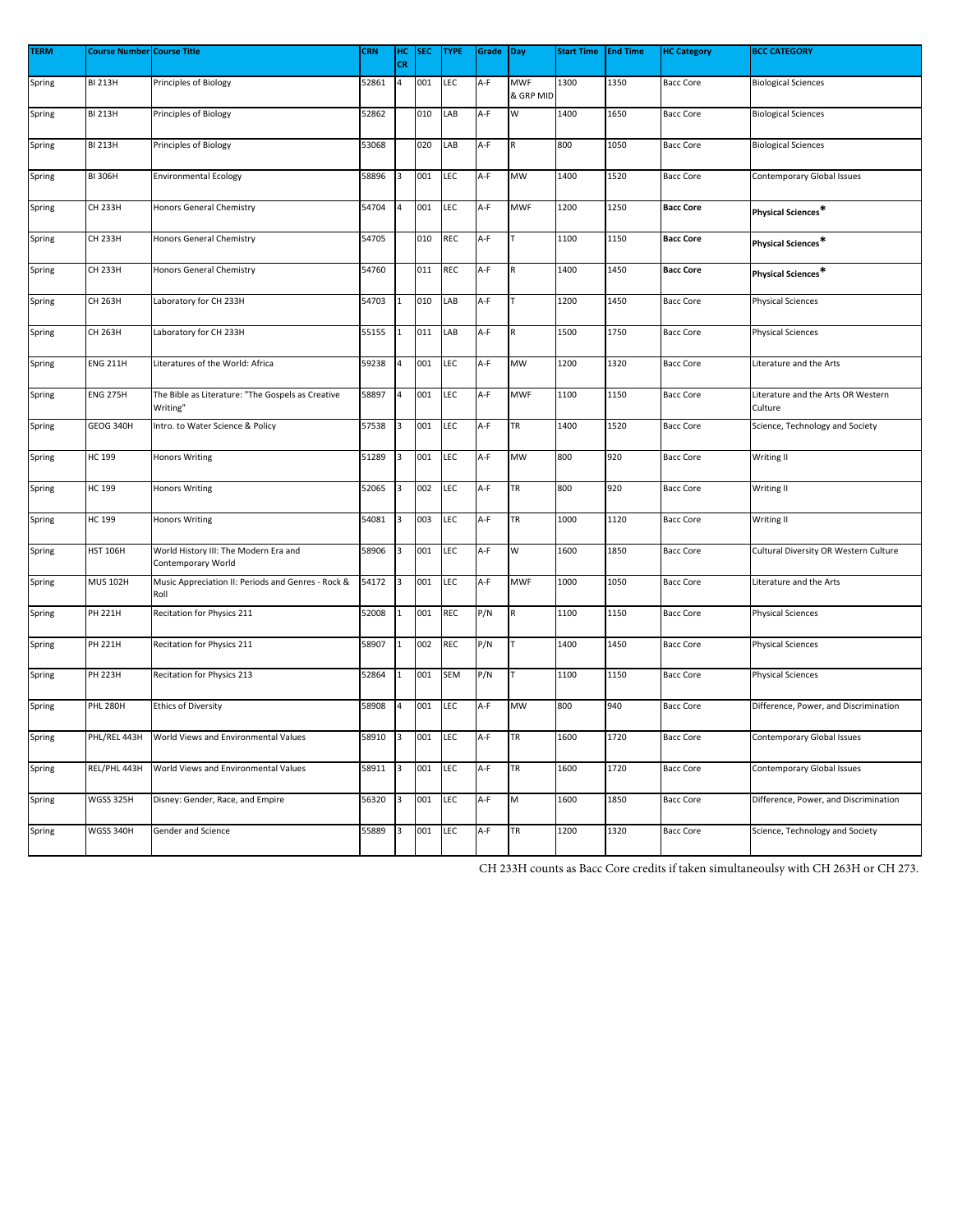| <b>TERM</b> | <b>Course Number Course Title</b> |                                                                      | <b>CRN</b> | HC             | <b>SEC</b> | <b>TYPE</b> | Grade | Day         | <b>Start Time</b> | <b>End Time</b> | <b>HC Category</b> | <b>BCC CATEGORY</b> |
|-------------|-----------------------------------|----------------------------------------------------------------------|------------|----------------|------------|-------------|-------|-------------|-------------------|-----------------|--------------------|---------------------|
|             |                                   |                                                                      |            | CR             |            |             |       |             |                   |                 |                    |                     |
| Spring      | <b>BB 407H</b>                    | <b>Protein Portraits</b>                                             | 56850      | $\overline{2}$ | 001        | SEM         | A-F   | MW          | 1000              | 1050            | Colloquia          |                     |
| Spring      | <b>BB 407H</b>                    | Scientists in the Public Eye                                         | 57535      | $\overline{2}$ | 002        | SEM         | A-F   | MW          | 1300              | 1350            | Colloquia          |                     |
| Spring      | ENSC 407H/HC<br>407               | Introduction to Traditional Ecological Knowledge<br>(TEK)            | 58898      | $\overline{2}$ | 001        | <b>SEM</b>  | A-F   |             | 1200              | 1350            | Colloquia          |                     |
| Spring      | HC 299                            | <b>Current Biomedical Research Topics</b>                            | 59803      | $\mathbf{1}$   | 002        | SEM         | A-F   |             | 1600              | 1750            | Colloquia          |                     |
| Spring      | HC 299                            | Building Homes & Hope: International Service<br>Learning             | 55157      | $\mathbf{1}$   | 004        | SEM         | A-F   |             | 1600              | 1750            | Colloquia          |                     |
| Spring      | HC 407                            | Shakespeare via Ashland                                              | 51290      | 1              | 001        | SEM         | P/N   | W           | 1700              | 1750            | Colloquia          |                     |
| Spring      | HC 407                            | STEM Outreach as Service Learning - Community<br>Outreach            | 54723      | $\overline{2}$ | 002        | SEM         | P/N   | R           | 1800              | 1950            | Colloquia          |                     |
| Spring      | HC 407                            | Adapting to Global Interdependence                                   | 58900      | $\overline{2}$ | 003        | SEM         | P/N   | $\mathsf R$ | 1000              | 1150            | Colloquia          |                     |
| Spring      | HC 407                            | Plastics for Poets                                                   | 54111      | $\overline{2}$ | 004        | SEM         | A-F   | R           | 1600              | 1750            | Colloquia          |                     |
| Spring      | HC 407                            | Addiction in Today's World                                           | 54112      | $\overline{2}$ | 005        | SEM         | P/N   | W           | 1200              | 1350            | Colloquia          |                     |
| Spring      | HC 407                            | Analyzing Humor                                                      | 58909      | $\overline{2}$ | 006        | SEM         | P/N   |             | 1200              | 1350            | Colloquia          |                     |
| Spring      | HC 407                            | Principles of Comparative Planetology                                | 54706      | $\overline{2}$ | 007        | SEM         | P/N   | MW          | 1200              | 1250            | Colloquia          |                     |
| Spring      | HC 407                            | Science, Aesthetics, and the Invention of Altered<br>States          | 54707      | $\overline{2}$ | 008        | SEM         | A-F   |             | 1200              | 1350            | Colloquia          |                     |
| Spring      | HC 407                            | Technology and the Good Life                                         | 56316      | $\overline{2}$ | 010        | SEM         | P/N   | W           | 1400              | 1550            | Colloquia          |                     |
| Spring      | <b>HC 407</b>                     | Ecology, Sustainability, and Human Health                            | 57541      | $\mathbf{1}$   | 011        | SEM         | P/N   | R           | 1000              | 1150            | Colloquia          |                     |
| Spring      | HC 407                            | From Zombies to Preppers: America's Apocalypse<br>Addiction          | 56317      | $\overline{2}$ | 012        | SEM         | P/N   | R           | 1200              | 1350            | Colloquia          |                     |
| Spring      | HC 407                            | God, Pain, and the Problem of Evil: An Introduction<br>to C.S. Lewis | 56318      | $\overline{2}$ | 013        | SEM         | P/N   | M           | 1600              | 1750            | Colloquia          |                     |
| Spring      | <b>HC 407</b>                     | Leadership and Positive Psychology                                   | 58902      | $\overline{2}$ | 014        | SEM         | P/N   | w           | 1000              | 1150            | Colloquia          |                     |
| Spring      | HC 407                            | Life - The Biosphere Through Space and Time                          | 58903      | $\overline{2}$ | 015        | SEM         | A-F   |             | 1000              | 1150            | Colloquia          |                     |
| Spring      | HC 407                            | Mapping Activism and Power in Portland and<br>Beyond                 | 58904      | $\overline{2}$ | 016        | SEM         | P/N   | R           | 1600              | 1750            | Colloquia          |                     |
| Spring      | HC 407                            | Sex and Gender in the Archives                                       | 58905      | $\overline{2}$ | 017        | <b>SEM</b>  | P/N   | MW          | 1400              | 1450            | Colloquia          |                     |
| Spring      | HC 407                            | Toy-Based Technology for Children with Disabilities                  | 57545 2    |                | 018        | SEM         | A-F   |             | 1400              | 1550            | Colloquia          |                     |
| Spring      | HC 407                            | John Steinbeck's Pacific                                             | 59237      | $\mathbf{1}$   | 020        | SEM         | A-F   | M           | 1100              | 1150            | Colloquia          |                     |
| Spring      | HC 407                            | Hamilton                                                             | 59915      | $\mathbf{1}$   | 021        | SEM         | P/N   | MW          | 1800              | 1950            | Colloquia          |                     |
| Spring      | HC 407                            | History of Aviation                                                  | 59711      | $\overline{2}$ | 022        | SEM         | P/N   |             | 1800              | 1950            | Colloquia          |                     |
| Spring      | HC 407                            | Explanations that Transform the World                                | 59917      | $\mathbf{1}$   | 023        | SEM         | P/N   | W           | 1700              | 1750            | Colloquia          |                     |
| Spring      | <b>HC 407 / ENSC</b><br>407H      | Introduction to Traditional Ecological Knowledge<br>(TEK)            | 58899      | $\overline{2}$ | 019        | SEM         | A-F   |             | 1200              | 1350            | Colloquia          |                     |
| Spring      | PH 407H                           | Physics and Philosophy of Time                                       | 55887      | 1              | 001        | SEM         | A-F   |             | 1400              | 1450            | Colloquia          |                     |
|             |                                   |                                                                      |            |                |            |             |       |             |                   |                 |                    |                     |
|             |                                   |                                                                      |            |                |            |             |       |             |                   |                 |                    |                     |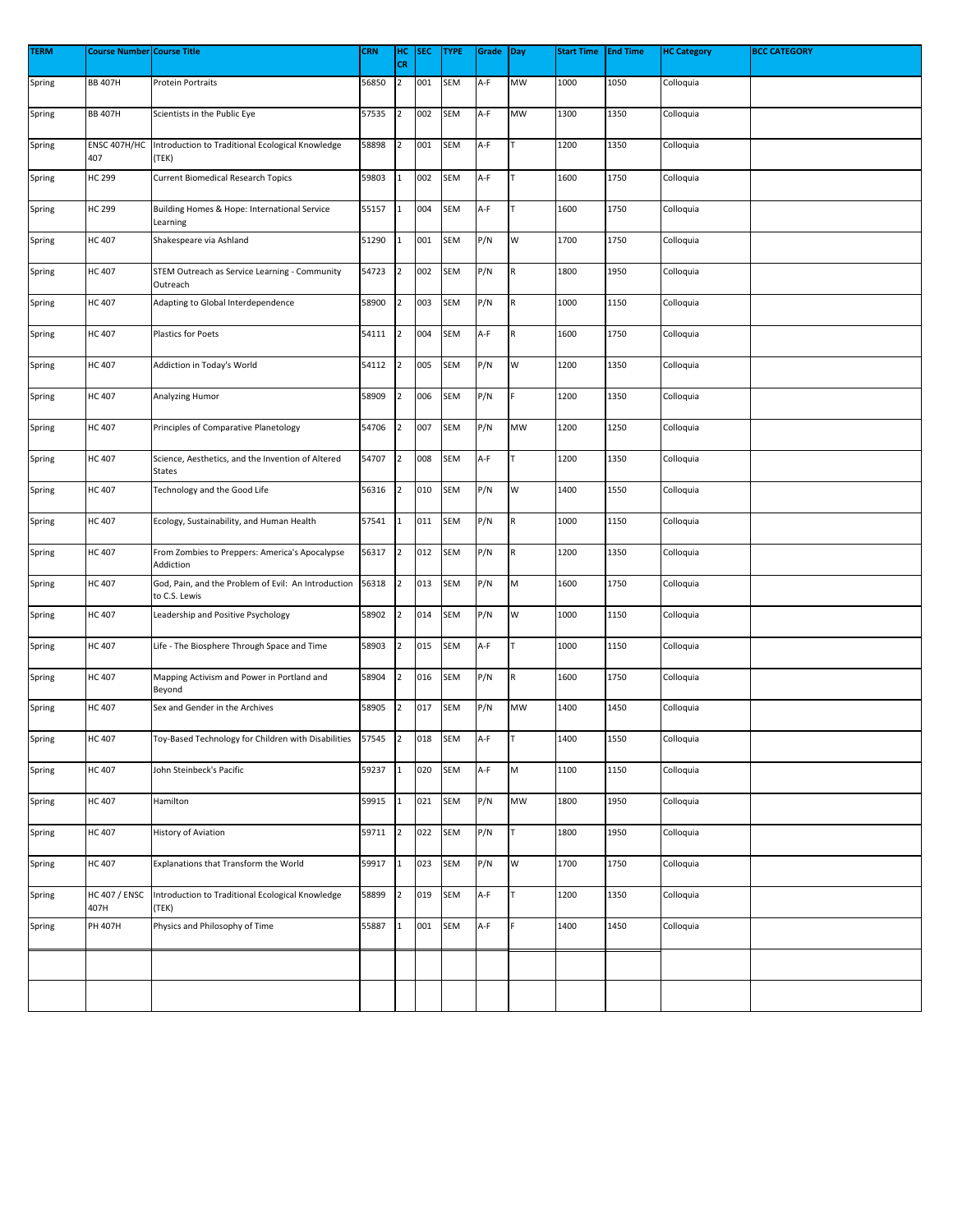| <b>TERM</b> | Course Number Course Title |                                                     | <b>CRN</b> | нc             | <b>SEC</b> | <b>TYPE</b> | Grade | Day         | <b>Start Time</b> | <b>End Time</b>   | <b>HC Category</b> | <b>BCC CATEGORY</b> |
|-------------|----------------------------|-----------------------------------------------------|------------|----------------|------------|-------------|-------|-------------|-------------------|-------------------|--------------------|---------------------|
|             |                            |                                                     |            | <b>CR</b>      |            |             |       |             |                   |                   |                    |                     |
| Spring      | <b>BA 162H</b>             | Innovation Nation - Ideas to Reality                | 58885      | $\overline{2}$ | 010        | LEC         | A-F   | MW          | 1200              | 1250              | Elective           |                     |
| Spring      | <b>BA 162H</b>             | Innovation Nation - Ideas to Reality                | 58887      | $\overline{2}$ | 012        | LEC         | A-F   | <b>TR</b>   | 1300              | 1350              | Elective           |                     |
| Spring      | <b>BA 162H</b>             | Innovation Nation - Ideas to Reality                | 58889      | $\overline{2}$ | 014        | LEC         | A-F   | TR          | 1200              | 1250              | Elective           |                     |
| Spring      | <b>BA 162H</b>             | Innovation Nation - Ideas to Reality                | 59233      | $\overline{2}$ | 016        | LEC         | A-F   | MW          | 1300              | 1350              | Elective           |                     |
| Spring      | <b>BA 162H</b>             | Innovation Nation - Ideas to Reality                | 58891      |                | 019        | REC         | A-F   |             | 0900              | 0950              | Elective           |                     |
| Spring      | <b>BA 260H</b>             | Introduction to Entrepreneurship                    | 58879      | $\overline{a}$ | 001        | LEC         | A-F   | MW          | 1600              | 1750              | Elective           |                     |
| Spring      | <b>BA 302H</b>             | <b>Business Process Management</b>                  | 58892      | 4              | 001        | LEC         | A-F   | MW          | 1200              | 1350              | Elective           |                     |
| Spring      | <b>BA 347H</b>             | <b>International Business</b>                       | 58881      | 4              | 001        | LEC         | A-F   | <b>TR</b>   | 1200              | 1350              | Elective           |                     |
| Spring      | <b>BA 352H</b>             | Managing Individual and Team Performance            | 57534      | 4              | 001        | LEC         | A-F   | <b>TR</b>   | 1000              | 1150              | Elective           |                     |
| Spring      | <b>BA 354H</b>             | Managing Ethics and Corporate Social Responsibility | 58883      | $\overline{4}$ | 001        | LEC         | A-F   | MW          | 1400              | 1550              | Elective           |                     |
| Spring      | <b>BI 311H</b>             | Genetics                                            | 57536      | 4              | 001        | LEC         | A-F   | <b>TR</b>   | 1200              | 1320              | Elective           |                     |
| Spring      | <b>BI 311H</b>             | Genetics                                            | 58283      |                | 010        | <b>REC</b>  | A-F   |             | 1400              | 1450              | Elective           |                     |
| Spring      | CH 463H                    | <b>Experimental Chemistry II</b>                    | 52006      | 3              | 001        | LEC         | A-F   | W           | 1300              | 1350              | Elective           |                     |
| Spring      | CH 463H                    | <b>Experimental Chemistry II</b>                    | 52007      |                | 010        | LAB         | A-F   | WF          | W 1400-<br>1650   | & F 1300-<br>1650 | Elective           |                     |
| Spring      | <b>CHE 333H</b>            | Transport Phenomena III                             | 55882      |                | 001        | LEC         | A-F   | MW          | 1100              | 1150              | Elective           |                     |
| Spring      | <b>CHE 333H</b>            | Transport Phenomena III                             | 55883      | $\mathbf{1}$   | 010        | <b>STD</b>  | A-F   | <b>TR</b>   | 1400              | 1450              | Elective           |                     |
| Spring      | <b>HC 409</b>              | Conversants                                         | 51272      | $\mathbf 1$    | 005        | PRAC        | P/N   |             |                   |                   | Elective           |                     |
| Spring      | HC 409                     | Civic Engagement                                    | 55342      | $\mathbf 1$    | 007        | PRAC        | P/N   |             |                   |                   | Elective           |                     |
| Spring      | <b>MTH 254H</b>            | Vector Calculus I                                   | 52182      | 4              | 001        | LEC         | A-F   | <b>MWRF</b> | 1000              | 1050              | Elective           |                     |
| Spring      | MTH 256H                   | <b>Applied Differential Equations</b>               | 53227      | 4              | 001        | LEC         | A-F   | <b>MWF</b>  | 1300              | 1350              | Elective           |                     |
| Spring      | MTH 256H                   | <b>Applied Differential Equations</b>               | 55885      |                | 010        | <b>REC</b>  | A-F   | w           | 1200              | 1250              | Elective           |                     |
| Spring      | MTH 306H                   | Matrix and Power Series Methods                     | 55156      | 4              | 001        | LEC         | A-F   | <b>MWF</b>  | 1400              | 1450              | Elective           |                     |
| Spring      | MTH 306H                   | Matrix and Power Series Methods                     | 55886      |                | 010        | REC         | A-F   | w           | 1500              | 1550              | Elective           |                     |
|             |                            |                                                     |            |                |            |             |       |             |                   |                   |                    |                     |
|             |                            |                                                     |            |                |            |             |       |             |                   |                   |                    |                     |